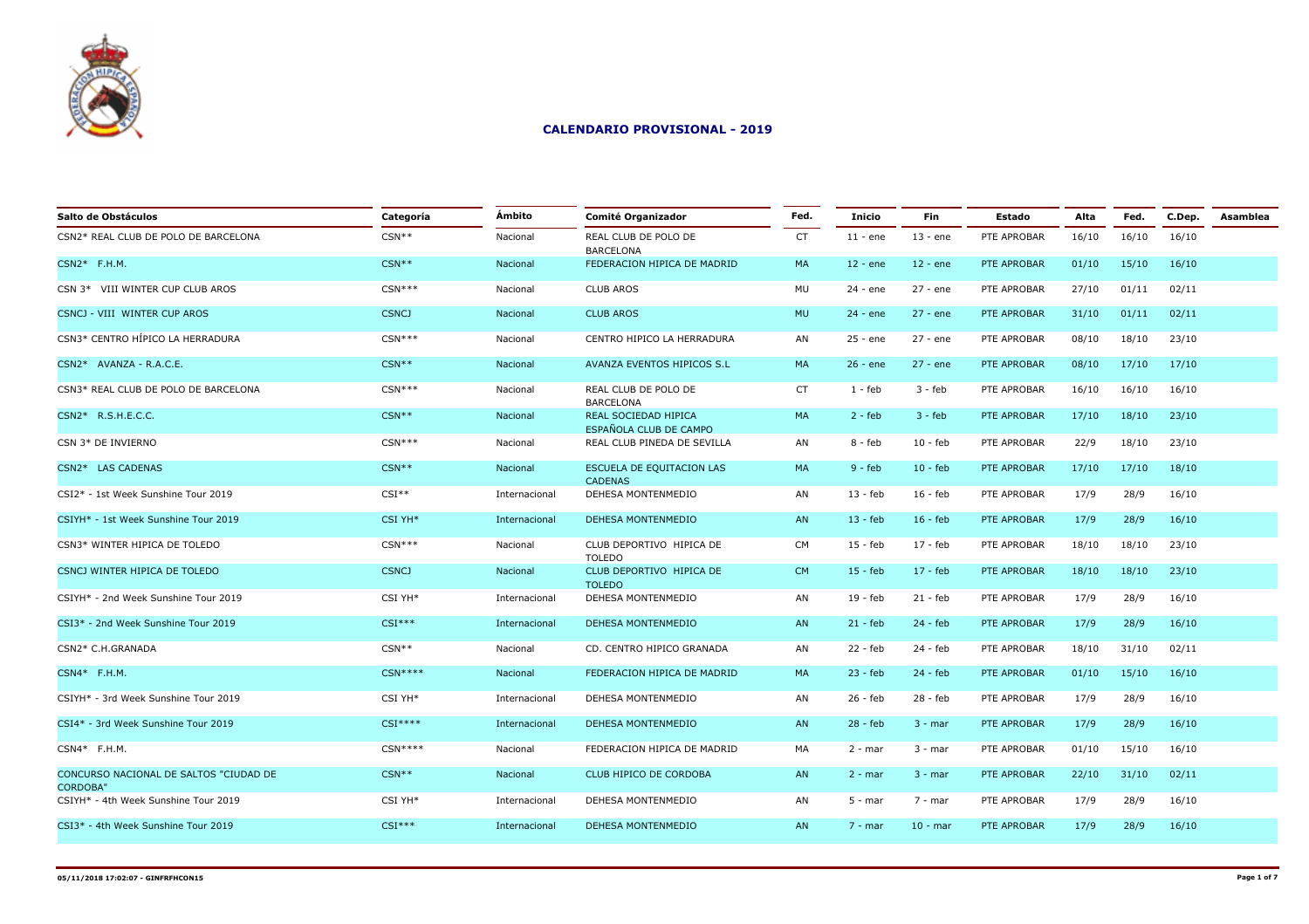

| Salto de Obstáculos                        | Categoría      | Ámbito        | Comité Organizador                             | Fed.      | <b>Inicio</b> | <b>Fin</b> | <b>Estado</b> | Alta  | Fed.  | C.Dep. | Asamblea |
|--------------------------------------------|----------------|---------------|------------------------------------------------|-----------|---------------|------------|---------------|-------|-------|--------|----------|
| CSN2* REAL CLUB DE POLO DE BARCELONA       | $CSN**$        | Nacional      | REAL CLUB DE POLO DE<br><b>BARCELONA</b>       | <b>CT</b> | $8 - mar$     | $10 - mar$ | PTE APROBAR   | 16/10 | 16/10 | 16/10  |          |
| CSIYH* - 5th Week Sunshine Tour 2019       | CSI YH*        | Internacional | DEHESA MONTENMEDIO                             | AN        | $12 - mar$    | $14 - mar$ | PTE APROBAR   | 17/9  | 28/9  | 16/10  |          |
| CSI4* - 5th Week Sunshine Tour 2019        | $CSI***$       | Internacional | DEHESA MONTENMEDIO                             | AN        | $14 - mar$    | $17 - mar$ | PTE APROBAR   | 17/9  | 28/9  | 16/10  |          |
| CSN3E Y CJ EQUUS DURI MARZO                | $CSN***$       | Nacional      | CLUB DEPORTIVO EQUUS DURI<br><b>ZAMORA</b>     | <b>CL</b> | $15 - mar$    | $17 - mar$ | PTE APROBAR   | 11/10 | 31/10 | 02/11  |          |
| CSN2* AVANZA - R.A.C.E.                    | $CSN**$        | Nacional      | AVANZA EVENTOS HIPICOS S.L                     | MA        | $16 - mar$    | $17 - mar$ | PTE APROBAR   | 08/10 | 17/10 | 17/10  |          |
| CSIYH* - 6th Week Sunshine Tour 2019       | CSI YH*        | Internacional | <b>DEHESA MONTENMEDIO</b>                      | AN        | $19 - mar$    | $21 - mar$ | PTE APROBAR   | 17/9  | 28/9  | 16/10  |          |
| CSI4* - 6th Week Sunshine Tour 2019        | $CSI***$       | Internacional | DEHESA MONTENMEDIO                             | AN        | $21 - mar$    | 24 - mar   | PTE APROBAR   | 17/9  | 28/9  | 16/10  |          |
| CSN3*. Amtuna - Cecyl                      | $CSN***$       | Nacional      | AMTUNA / CECYL                                 | CL.       | $22 - mar$    | $24 - mar$ | PTE APROBAR   | 08/10 | 31/10 | 02/11  |          |
| CSN2* R.S.H.E.C.C.                         | $CSN**$        | Nacional      | REAL SOCIEDAD HIPICA<br>ESPAÑOLA CLUB DE CAMPO | MA        | $23 - mar$    | 24 - mar   | PTE APROBAR   | 17/10 | 18/10 | 23/10  |          |
| $CSI$ 2*                                   | $CSI**$        | Internacional | REAL CLUB PINEDA DE SEVILLA                    | AN        | $28 - mar$    | $31 - mar$ | PTE APROBAR   | 15/9  | 20/9  | 16/10  |          |
| CSI YH*                                    | CSI YH*        | Internacional | REAL CLUB PINEDA DE SEVILLA                    | AN        | 28 - mar      | $31 - mar$ | PTE APROBAR   | 15/9  | 20/9  | 16/10  |          |
| CSN2* UCJC SPORTS CLUB                     | $CSN**$        | Nacional      | <b>UCJC SPORTS CLUB</b>                        | MA        | $30 - mar$    | $31 - mar$ | PTE APROBAR   | 01/10 | 29/10 | 30/10  |          |
| $CSI$ 2*                                   | $CSI**$        | Internacional | REAL CLUB PINEDA DE SEVILLA                    | AN        | $4 - abr$     | 7 - abr    | PTE APROBAR   | 15/9  | 20/9  | 16/10  |          |
| CSI YH*                                    | CSI YH*        | Internacional | REAL CLUB PINEDA DE SEVILLA                    | AN        | $4 - abr$     | $7 - abr$  | PTE APROBAR   | 15/9  | 20/9  | 16/10  |          |
| CSN3*. PreCto España Menores. AMTUNA-CECYL | $CSN***$       | Nacional      | AMTUNA / CECYL                                 | CL        | $5 - abr$     | 7 - abr    | PTE APROBAR   | 16/10 | 31/10 | 02/11  |          |
| CSN2* C.C.V.M.                             | $CSN**$        | Nacional      | CLUB DE CAMPO VILLA DE<br><b>MADRID</b>        | MA        | $6 - abr$     | 7 - abr    | PTE APROBAR   | 01/10 | 17/10 | 17/10  |          |
| CSNCJ C.C.V.M.                             | <b>CSNCJ</b>   | Nacional      | CLUB DE CAMPO VILLA DE<br>MADRID               | MA        | $6 - abr$     | 7 - abr    | PTE APROBAR   | 01/10 | 17/10 | 17/10  |          |
| CSN2* R.S.H.E.C.C.                         | $CSN**$        | Nacional      | REAL SOCIEDAD HIPICA<br>ESPAÑOLA CLUB DE CAMPO | MA        | $13 - abr$    | $14 - abr$ | PTE APROBAR   | 17/10 | 18/10 | 23/10  |          |
| CSNCJ R.S.H.E.C.C.                         | <b>CSNCJ</b>   | Nacional      | REAL SOCIEDAD HIPICA<br>ESPAÑOLA CLUB DE CAMPO | MA        | $13 - abr$    | $14 - abr$ | PTE APROBAR   | 17/10 | 18/10 | 23/10  |          |
| CSN4* PRIMAVERA TOUR Hipica de Toledo      | $CSN***$       | Nacional      | CLUB DEPORTIVO HIPICA DE<br><b>TOLEDO</b>      | <b>CM</b> | $19 - abr$    | $21 - abr$ | PTE APROBAR   | 18/10 | 18/10 | 23/10  |          |
| CSNCJ PRIMAVERA TOUR Hipica de Toledo      | <b>CSNCJ</b>   | Nacional      | CLUB DEPORTIVO HIPICA DE<br><b>TOLEDO</b>      | <b>CM</b> | $19 - abr$    | $21 - abr$ | PTE APROBAR   | 18/10 | 18/10 | 23/10  |          |
| CSN5* PRIMAVERA TOUR Hipica de Toledo      | $CSN*****$     | Nacional      | CLUB DEPORTIVO HIPICA DE<br><b>TOLEDO</b>      | <b>CM</b> | $26 - abr$    | $28 - abr$ | PTE APROBAR   | 18/10 | 18/10 | 23/10  |          |
| CTO. ESPAÑA UNIVERSITARIO                  | <b>SCTOUNV</b> | Nacional      | UCJC SPORTS CLUB                               | MA        | $26 - abr$    | $28 - abr$ | PTE APROBAR   | 19/9  | 29/10 | 30/10  |          |
| CSN3E y CJ EQUUS DURI ZAMORA               | $CSN***$       | Nacional      | CLUB DEPORTIVO EQUUS DURI<br><b>ZAMORA</b>     | CL.       | $26 - abr$    | $28 - abr$ | PTE APROBAR   | 30/10 | 31/10 | 02/11  |          |
|                                            |                |               |                                                |           |               |            |               |       |       |        |          |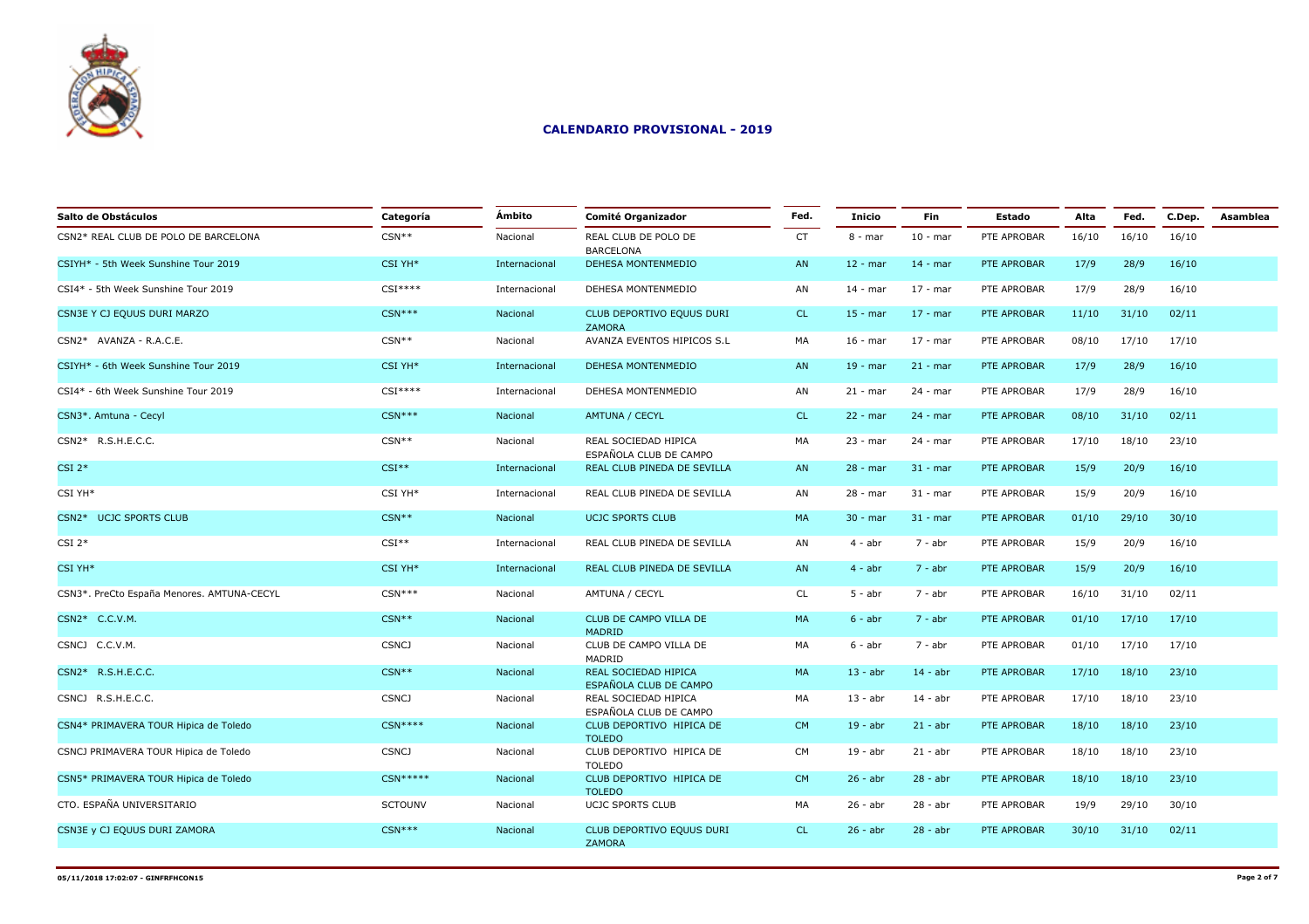

| Salto de Obstáculos                                           | Categoría    | Ámbito        | <b>Comité Organizador</b>                      | Fed.      | <b>Inicio</b>     | Fin         | <b>Estado</b> | Alta  | Fed.  | C.Dep. | Asamblea |
|---------------------------------------------------------------|--------------|---------------|------------------------------------------------|-----------|-------------------|-------------|---------------|-------|-------|--------|----------|
| CSN2* AVANZA - R.A.C.E.                                       | $CSN**$      | Nacional      | AVANZA EVENTOS HIPICOS S.L                     | MA        | $27 - abr$        | $28 - abr$  | PTE APROBAR   | 08/10 | 17/10 | 17/10  |          |
| CSN2* UCJC SPORTS CLUB                                        | $CSN**$      | Nacional      | <b>UCJC SPORTS CLUB</b>                        | <b>MA</b> | $27 - abr$        | $28 - abr$  | PTE APROBAR   | 01/10 | 29/10 | 30/10  |          |
| CSN3* FINCA EL PINAR -CODORNIZ-                               | $CSN***$     | Nacional      | FINCA HIPICA EL PINAR                          | <b>CL</b> | $3 - may$         | $5 - may$   | PTE APROBAR   | 29/10 | 31/10 | 02/11  |          |
| CSN2* C.C.V.M.                                                | $CSN**$      | Nacional      | CLUB DE CAMPO VILLA DE<br>MADRID               | MA        | $4 - may$         | $5 - may$   | PTE APROBAR   | 01/10 | 17/10 | 17/10  |          |
| CSNCJ C.C.V.M.                                                | <b>CSNCJ</b> | Nacional      | CLUB DE CAMPO VILLA DE<br>MADRID               | MA        | $4 - may$         | $5 - may$   | PTE APROBAR   | 01/10 | 17/10 | 17/10  |          |
| CSN4* CENTRO HÍPICO LA HERRADURA                              | $CSN***$     | Nacional      | CENTRO HIPICO LA HERRADURA                     | AN        | $10 - \text{may}$ | $12 - may$  | PTE APROBAR   | 26/9  | 18/10 | 23/10  |          |
| CSN5* "IV COPA SUZUKI" UCJC SPORTS CLUB                       | $CSN****$    | Nacional      | <b>UCJC SPORTS CLUB</b>                        | MA        | $10 - may$        | $12 - may$  | PTE APROBAR   | 01/10 | 29/10 | 30/10  |          |
| <b>CES VALENCIA</b>                                           | $CSN***$     | Nacional      | CLUB ESCUELA DE SALTO (CES)                    | VA        | $10 - \text{may}$ | $12 - may$  | PTE APROBAR   | 26/10 | 31/10 | 02/11  |          |
| CSN4 **** HIPICA DE ALCALA- AVANZA                            | $CSN***$     | Nacional      | AVANZA EVENTOS HIPICOS S.L                     | MA        | $10 -$ may        | 12 - may    | PTE APROBAR   | 31/10 | 01/11 | 02/11  |          |
| CONCURSO NACIONAL DE SALTO CSN** SAN PEDRO<br><b>REGALADO</b> | $CSN**$      | Nacional      | C.D. REAL SOCIEDAD HIPICA DE<br>VALLADOLID     | CL.       | $11 - may$        | $12 - may$  | PTE APROBAR   | 29/10 | 31/10 | 02/11  |          |
| CSN3* VALDEMORO                                               | $CSN***$     | Nacional      | ESCUADRON GUARDIA CIVIL                        | MA        | $17 - may$        | $19 - may$  | PTE APROBAR   | 08/10 | 31/10 | 02/11  |          |
| RUTA DE PRIMAVERA CSN 4*                                      | $CSN***$     | Nacional      | REAL CLUB PINEDA DE SEVILLA                    | AN        | $17 - may$        | $19 - may$  | PTE APROBAR   | 22/9  | 18/10 | 23/10  |          |
| CSI5* GCT C.C.V.M.                                            | $CSI*****$   | Internacional | CLUB DE CAMPO VILLA DE<br>MADRID               | MA        | $17 - may$        | $19 - may$  | PTE APROBAR   | 17/9  | 17/10 | 17/10  |          |
| CSI2* C.C.V.M.                                                | $CSI**$      | Internacional | CLUB DE CAMPO VILLA DE<br><b>MADRID</b>        | MA        | $17 - may$        | $19 - may$  | PTE APROBAR   | 17/9  | 17/10 | 17/10  |          |
| RUTA DE PRIMAVERA CSN 5*                                      | $CSN*****$   | Nacional      | REAL CLUB PINEDA DE SEVILLA                    | AN        | $24 - may$        | 26 - may    | PTE APROBAR   | 22/9  | 18/10 | 23/10  |          |
| CSN3*. Amtuna - CECYL                                         | $CSN***$     | Nacional      | <b>AMTUNA / CECYL</b>                          | CL.       | $24 - may$        | $26 - may$  | PTE APROBAR   | 01/10 | 31/10 | 02/11  |          |
| CSN2* R.S.H.E.C.C.                                            | $CSN**$      | Nacional      | REAL SOCIEDAD HIPICA<br>ESPAÑOLA CLUB DE CAMPO | MA        | $25 - may$        | 26 - may    | PTE APROBAR   | 17/10 | 18/10 | 23/10  |          |
| CSN3* MEMORIAL CAROLINA ARÓSTEGUI                             | $CSN***$     | Nacional      | AVANZA EVENTOS HIPICOS S.L                     | MA        | $1 - j$ un        | $2 - jun$   | PTE APROBAR   | 08/10 | 17/10 | 17/10  |          |
| CENTRO ECUESTRE MIRAFLORES BURGOS                             | $CSN*$       | Nacional      | CENTRO ECUESTRE MIRAFLORES<br>DE BURGOS        | CL.       | $1 - jun$         | $2 - jun$   | PTE APROBAR   | 31/10 | 02/11 | 02/11  |          |
| CSIO5* BARCELONA                                              | $CSIO$ 5*    | Internacional | REAL CLUB DE POLO DE<br><b>BARCELONA</b>       | CT        | $6 - jun$         | $9 - jun$   | PTE APROBAR   | 16/10 | 16/10 | 16/10  |          |
| CSI2* C.C.V.M.                                                | $CSI**$      | Internacional | CLUB DE CAMPO VILLA DE                         | MA        | $7 - jun$         | 9 - jun     | PTE APROBAR   | 17/9  | 17/10 | 17/10  |          |
| --CSN** ROADHORSE YEGUADA EL ESPINAR                          | $CSN**$      | Nacional      | MADRID<br>ROADHORSE S.L.                       | CL.       | $8 - jun$         | $9 - jun$   | PTE APROBAR   | 19/10 | 31/10 | 02/11  |          |
| CSN3* C.H.GRANADA                                             | $CSN***$     | Nacional      | CD. CENTRO HIPICO GRANADA                      | AN        | 14 - jun          | 16 - jun    | PTE APROBAR   | 18/10 | 31/10 | 02/11  |          |
| CSN4* REAL CLUB DE POLO DE BARCELONA                          | $CSN***$     | Nacional      | REAL CLUB DE POLO DE<br><b>BARCELONA</b>       | CT        | $14 - j$ un       | $16 - j$ un | PTE APROBAR   | 16/10 | 16/10 | 16/10  |          |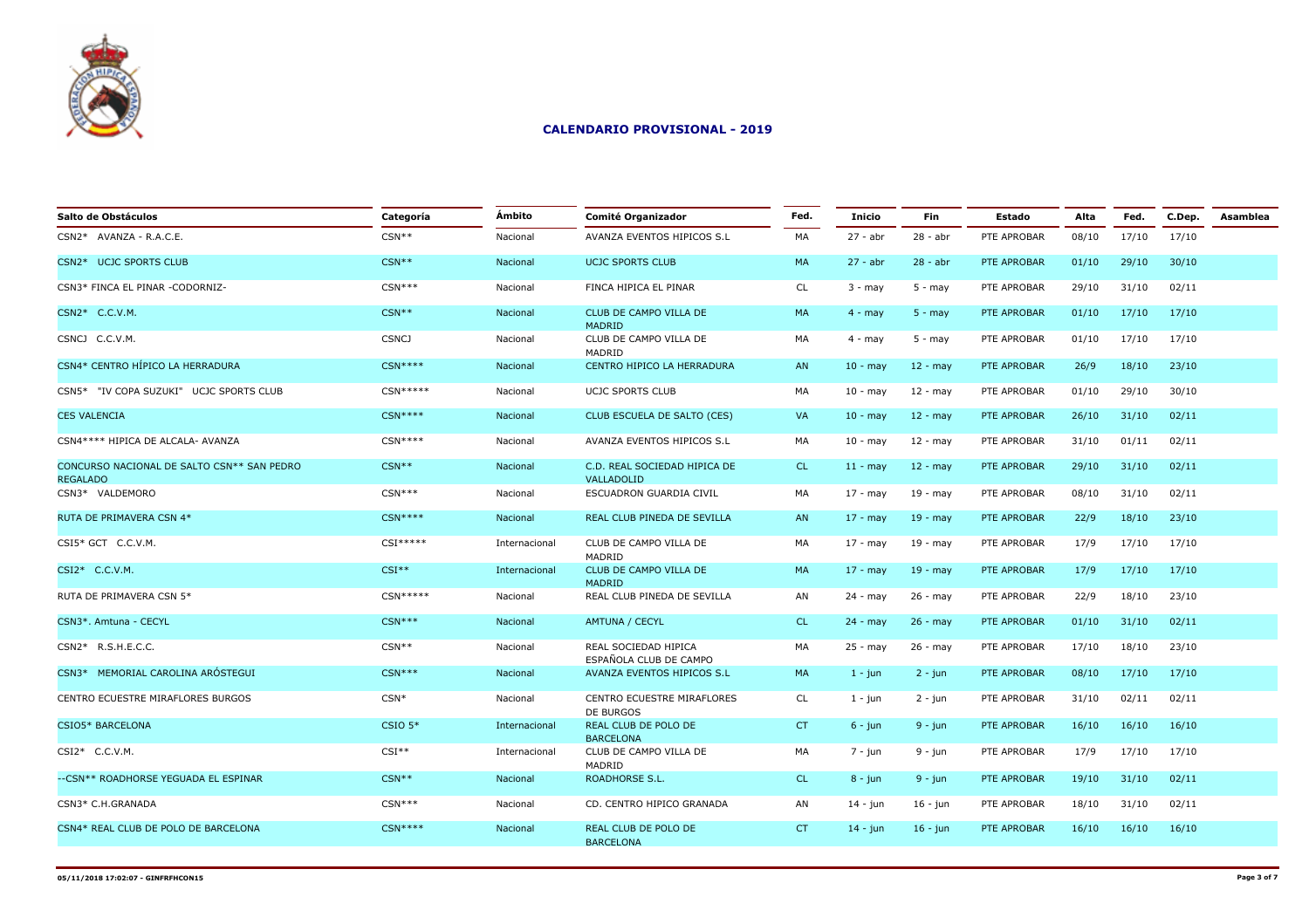

| Salto de Obstáculos                                                            | Categoría    | <b>Ambito</b> | <b>Comité Organizador</b>                  | Fed.      | <b>Inicio</b> | Fin         | <b>Estado</b> | Alta  | Fed.  | C.Dep. | Asamblea |
|--------------------------------------------------------------------------------|--------------|---------------|--------------------------------------------|-----------|---------------|-------------|---------------|-------|-------|--------|----------|
| $CSN3*$ F.H.M.                                                                 | $CSN***$     | Nacional      | FEDERACION HIPICA DE MADRID                | MA        | $14 - jun$    | $16 - jun$  | PTE APROBAR   | 02/10 | 15/10 | 16/10  |          |
| CSN4* MEMORIAL PÉREZ SEOANE G.H.P.                                             | $CSN***$     | Nacional      | <b>GESTION HIPICA PROFESIONAL</b>          | MA        | $14 - j$ un   | $16 - jun$  | PTE APROBAR   | 03/10 | 24/10 | 24/10  |          |
| CSN5* C.C.V.M.                                                                 | $CSN****$    | Nacional      | CLUB DE CAMPO VILLA DE<br>MADRID           | MA        | $21 - i$ un   | $23 - i$ un | PTE APROBAR   | 24/9  | 17/10 | 17/10  |          |
| CSN5* REAL CLUB DE POLO DE BARCELONA                                           | $CSN*****$   | Nacional      | REAL CLUB DE POLO DE<br><b>BARCELONA</b>   | CT.       | $21 - j$ un   | $23 - jun$  | PTE APROBAR   | 16/10 | 16/10 | 16/10  |          |
| CSN3* C.H.GRANADA                                                              | $CSN***$     | Nacional      | CD. CENTRO HIPICO GRANADA                  | AN        | $21 - jun$    | $23 - jun$  | PTE APROBAR   | 18/10 | 31/10 | 02/11  |          |
| CTO. COMUNIDAD DE MADRID                                                       | $CSN***$     | Nacional      | FEDERACION HIPICA DE MADRID                | MA        | $22 - j$ un   | $23 - j$ un | PTE APROBAR   | 01/10 | 15/10 | 16/10  |          |
| --CONCURSO NACIONAL DE SALTOS SEGOVIA **                                       | $CSN**$      | Nacional      | HIPICA ERESMA                              | <b>CL</b> | 28 - jun      | 30 - jun    | PTE APROBAR   | 29/10 | 31/10 | 02/11  |          |
| CSN3E y CJ EQUUS DURI "SAN PEDRO"                                              | $CSN***$     | Nacional      | CLUB DEPORTIVO EQUUS DURI<br><b>ZAMORA</b> | CL.       | $28 - jun$    | $30 - j$ un | PTE APROBAR   | 09/10 | 31/10 | 02/11  |          |
| CSN1* UCJC SPORTS CLUB                                                         | $CSN*$       | Nacional      | <b>UCJC SPORTS CLUB</b>                    | MA        | 29 - jun      | $30 - j$ un | PTE APROBAR   | 01/10 | 29/10 | 30/10  |          |
| CSNCJ UCJC SPORTS CLUB                                                         | <b>CSNCJ</b> | Nacional      | <b>UCJC SPORTS CLUB</b>                    | MA        | $29 - i$ un   | $30 - j$ un | PTE APROBAR   | 01/10 | 29/10 | 30/10  |          |
| CSN4* FINCA EL PINAR -CODORNIZ-                                                | $CSN***$     | Nacional      | FINCA HIPICA EL PINAR                      | CL        | $4 - iul$     | $7 - j$ ul  | PTE APROBAR   | 01/10 | 31/10 | 02/11  |          |
| CSN*** ROADHORSE YEGUADA EL ESPINAR                                            | $CSN***$     | Nacional      | <b>ROADHORSE S.L.</b>                      | CL.       | $12 - jul$    | $14 - jul$  | PTE APROBAR   | 19/10 | 31/10 | 02/11  |          |
| --CSNCJ C.D.EL FORCON-PUNTUABLE PARA RUTA<br>COSTA ASTUR 2019                  | <b>CSNCJ</b> | Nacional      | CENTRO DEPORTIVO EL FORCON                 | AS        | $18 - jul$    | 19 - jul    | PTE APROBAR   | 16/10 | 29/10 | 30/10  |          |
| CSN 3*** C.D. EL FORCON PUNTUABLE RUTA COSTA<br><b>ASTUR 2019</b>              | $CSN***$     | Nacional      | CENTRO DEPORTIVO EL FORCON                 | AS        | $19 - jul$    | $21 - jul$  | PTE APROBAR   | 16/10 | 29/10 | 30/10  |          |
| CSN3*. Amtuna - Cecyl                                                          | $CSN***$     | Nacional      | AMTUNA / CECYL                             | CL        | $19 - jul$    | $21 - jul$  | PTE APROBAR   | 08/10 | 31/10 | 02/11  |          |
| RUTA DE LA CERDANYA                                                            | $CSN***$     | Nacional      | <b>CLUB HIPIC CERDANYA</b>                 | CT        | $19 - jul$    | $21 - jul$  | PTE APROBAR   | 19/10 | 22/10 | 23/10  |          |
| CSN 2* X SUMMER CUP - CLUB AROS                                                | $CSN**$      | Nacional      | <b>CLUB AROS</b>                           | MU        | $19 - jul$    | 21 - jul    | PTE APROBAR   | 27/10 | 01/11 | 02/11  |          |
| CSN 2* X SUMMER CUP CLUB AROS                                                  | $CSN**$      | Nacional      | <b>CLUB AROS</b>                           | <b>MU</b> | $26 - jul$    | $28 - jul$  | PTE APROBAR   | 27/10 | 01/11 | 02/11  |          |
| RUTA DE LA CERDANYA                                                            | $CSN***$     | Nacional      | CLUB HIPIC CERDANYA                        | <b>CT</b> | 26 - jul      | 28 - jul    | PTE APROBAR   | 19/10 | 22/10 | 23/10  |          |
| CSN3* Gozón - Puntuable Ruta Costa Astur 2019  <br>Sociedad Ecuestre de Luanco | $CSN***$     | Nacional      | SOCIEDAD ECUESTRE DE<br><b>LUANCO</b>      | AS        | $26 - jul$    | $28 - jul$  | PTE APROBAR   | 09/10 | 29/10 | 30/10  |          |
| CSN 3* ESCUELA DE ARTE ECUESTRE COSTA DEL SOL                                  | $CSN***$     | Nacional      | ESCUELA DE ARTE ECUESTRE                   | AN        | 26 - jul      | 28 - jul    | PTE APROBAR   | 31/10 | 31/10 | 02/11  |          |
| CSN* Los Gavilanes                                                             | $CSN*$       | Nacional      | COSTA DEL SOL<br>CLUB DEPORTIVO EQUIOCIO   | <b>GA</b> | $27 - iul$    | $28 - jul$  | PTE APROBAR   | 31/10 | 31/10 | 02/11  |          |
| CSN CJ - Puntuable Ruta Costa Astur 2019   Sociedad                            | <b>CSNCJ</b> | Nacional      | SOCIEDAD ECUESTRE DE                       | AS        | $30 - jul$    | $31 - jul$  | PTE APROBAR   | 09/10 | 29/10 | 30/10  |          |
| Ecuestre de Luanco<br>CSN *** Ferrol - Equiocio 2019                           | $CSN***$     | Nacional      | <b>LUANCO</b><br>CLUB DEPORTIVO EQUIOCIO   | GA        | $1 - a$ go    | $4 - ago$   | PTE APROBAR   | 19/10 | 24/10 | 24/10  |          |
|                                                                                |              |               |                                            |           |               |             |               |       |       |        |          |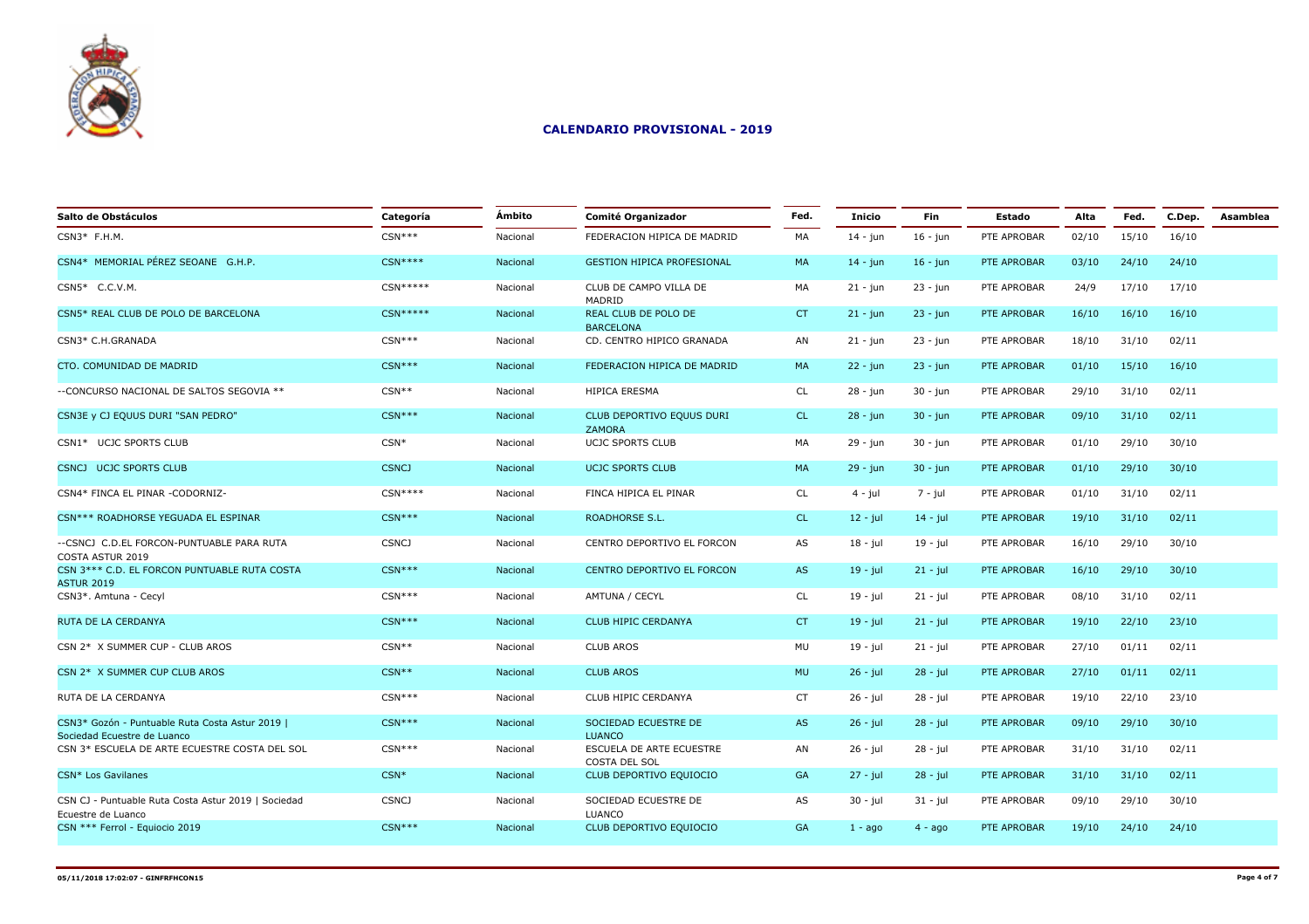

| Salto de Obstáculos                                                             | Categoría    | Ámbito   | <b>Comité Organizador</b>                           | Fed.      | <b>Inicio</b> | Fin         | Estado      | Alta  | Fed.  | C.Dep. | Asamblea |
|---------------------------------------------------------------------------------|--------------|----------|-----------------------------------------------------|-----------|---------------|-------------|-------------|-------|-------|--------|----------|
| RUTA DE LA CERDANYA                                                             | $CSN***$     | Nacional | CLUB HIPIC CERDANYA                                 | <b>CT</b> | $2 - ago$     | $4 - ago$   | PTE APROBAR | 19/10 | 22/10 | 23/10  |          |
| CSN3* Luanco - Puntuable Ruta Costa Astur 2019  <br>Sociedad Ecuestre de Luanco | $CSN***$     | Nacional | SOCIEDAD ECUESTRE DE<br><b>LUANCO</b>               | AS        | $2 - ago$     | $4 - ago$   | PTE APROBAR | 09/10 | 29/10 | 30/10  |          |
| CSN** BAEZA "PATRIMONIO DE LA HUMANIDAD                                         | $CSN**$      | Nacional | AYUNTAMIENTO DE BAEZA                               | AN        | $9 - aqo$     | $11 - a$ go | PTE APROBAR | 17/10 | 18/10 | 23/10  |          |
| <b>CSN3* AGOSTO 2019</b>                                                        | $CSN***$     | Nacional | CLUB HIPICO ASTUR (CHAS)                            | AS        | $9 - ago$     | $11 - a$ go | PTE APROBAR | 18/10 | 29/10 | 30/10  |          |
| CSN-CJ AGOSTO 2019                                                              | <b>CSNCJ</b> | Nacional | CLUB HIPICO ASTUR (CHAS)                            | AS        | $13 - a$ go   | 14 - ago    | PTE APROBAR | 18/10 | 29/10 | 30/10  |          |
| CSN4* AGOSTO 2019                                                               | $CSN***$     | Nacional | CLUB HIPICO ASTUR (CHAS)                            | AS        | $16 - a$ go   | $18 - a$ go | PTE APROBAR | 18/10 | 29/10 | 30/10  |          |
| CSN** CIUDAD DE BURGOS                                                          | $CSN**$      | Nacional | CENTRO ECUESTRE MIRAFLORES<br>DE BURGOS             | <b>CL</b> | $16 - a$ go   | 19 - ago    | PTE APROBAR | 02/11 | 02/11 | 02/11  |          |
| LII CONCURSO HIPICO NACIONAL DESALTOS ****                                      | $CSN***$     | Nacional | PATRONATO MUNICIPAL DE<br>DEPORTES DE CIUDAD REAL   | <b>CM</b> | $18 - aqo$    | $21 - a$ go | PTE APROBAR | 18/10 | 18/10 | 23/10  |          |
| CSNCJ RUTA COSTA ASTUR MAEZA                                                    | <b>CSNCJ</b> | Nacional | YEGUADA FINCA MAEZA                                 | AS        | $21 - ago$    | $22 - ago$  | PTE APROBAR | 25/10 | 29/10 | 30/10  |          |
| CSN4* Ávila 2019                                                                | $CSN***$     | Nacional | <b>JG SPORT HORSES</b>                              | <b>CL</b> | $21 - ago$    | $25 - ago$  | PTE APROBAR | 02/10 | 31/10 | 02/11  |          |
| CSN3* CUENCA-LOS FALDONES                                                       | $CSN***$     | Nacional | <b>LOS FALDONES</b>                                 | <b>CM</b> | $22 - ago$    | $25 - ago$  | PTE APROBAR | 08/10 | 08/10 | 16/10  |          |
| CSN3* RUTA COSTA ASTUR MAEZA                                                    | $CSN***$     | Nacional | YEGUADA FINCA MAEZA                                 | AS        | $23 - ago$    | $25 - ago$  | PTE APROBAR | 25/10 | 29/10 | 30/10  |          |
| CSN3* SAN JULIAN CUENCA 2019                                                    | $CSN***$     | Nacional | LOS FALDONES                                        | <b>CM</b> | $29 - ago$    | $1 - sep$   | PTE APROBAR | 08/10 | 08/10 | 16/10  |          |
| CSN*** ROADHORSE YEGUADA EL ESPINAR                                             | $CSN***$     | Nacional | <b>ROADHORSE S.L.</b>                               | <b>CL</b> | $30 - ago$    | $1 - sep$   | PTE APROBAR | 19/10 | 31/10 | 02/11  |          |
| LXX CONCURSO HIPICO NACIONAL DE SALTOS DE<br>OBSTACULOS 4*                      | $CSN***$     | Nacional | CLUB HIPICO CIUDAD DE<br><b>SALAMANCA</b>           | <b>CL</b> | $5 - sep$     | $8 -$ sep   | PTE APROBAR | 02/10 | 31/10 | 02/11  |          |
| CSN*** - Yeguada Los Arcangeles - Copa Verum                                    | $CSN***$     | Nacional | CENTRO DEPORTIVO ECUESTRE<br>YEGUADA LOS ARCANGELES | CM        | $6 - sep$     | $8 - sep$   | PTE APROBAR | 19/10 | 22/10 | 23/10  |          |
| CSN2* AVANZA - R.A.C.E.                                                         | $CSN**$      | Nacional | AVANZA EVENTOS HIPICOS S.L                          | MA        | $7 - sep$     | $8 - sep$   | PTE APROBAR | 08/10 | 17/10 | 17/10  |          |
| CSN3E y CJ EQUUS DURI SEPTIEMBRE                                                | $CSN***$     | Nacional | CLUB DEPORTIVO EQUUS DURI<br><b>ZAMORA</b>          | <b>CL</b> | $13 - sep$    | $15 -$ sep  | PTE APROBAR | 09/10 | 31/10 | 02/11  |          |
| CSN3* C.C.V.M.                                                                  | $CSN***$     | Nacional | CLUB DE CAMPO VILLA DE<br>MADRID                    | MA        | $14 - sep$    | $15 -$ sep  | PTE APROBAR | 01/10 | 17/10 | 17/10  |          |
| RUTA DE OTOÑO CSN 4*                                                            | $CSN***$     | Nacional | REAL CLUB PINEDA DE SEVILLA                         | <b>AN</b> | $20 - sep$    | $22 -$ sep  | PTE APROBAR | 22/9  | 18/10 | 23/10  |          |
| CSN2* UCJC SPORTS CLUB                                                          | $CSN**$      | Nacional | <b>UCJC SPORTS CLUB</b>                             | MA        | $21 - sep$    | $22 - sep$  | PTE APROBAR | 01/10 | 29/10 | 30/10  |          |
| CSN3* NUEVA CARTUJA                                                             | $CSN***$     | Nacional | CLUB NUEVA CARTUJA S.L.                             | <b>MA</b> | $21 - sep$    | $22 - sep$  | PTE APROBAR | 08/10 | 29/10 | 30/10  |          |
| CSNCJ NUEVA CARTUJA                                                             | <b>CSNCJ</b> | Nacional | CLUB NUEVA CARTUJA S.L.                             | MA        | $21 - sep$    | $22 - sep$  | PTE APROBAR | 08/10 | 29/10 | 30/10  |          |
| CSN2* R.S.H.E.C.C.                                                              | $CSN**$      | Nacional | REAL SOCIEDAD HIPICA<br>ESPAÑOLA CLUB DE CAMPO      | MA        | $21 - sep$    | $22 - sep$  | PTE APROBAR | 17/10 | 18/10 | 23/10  |          |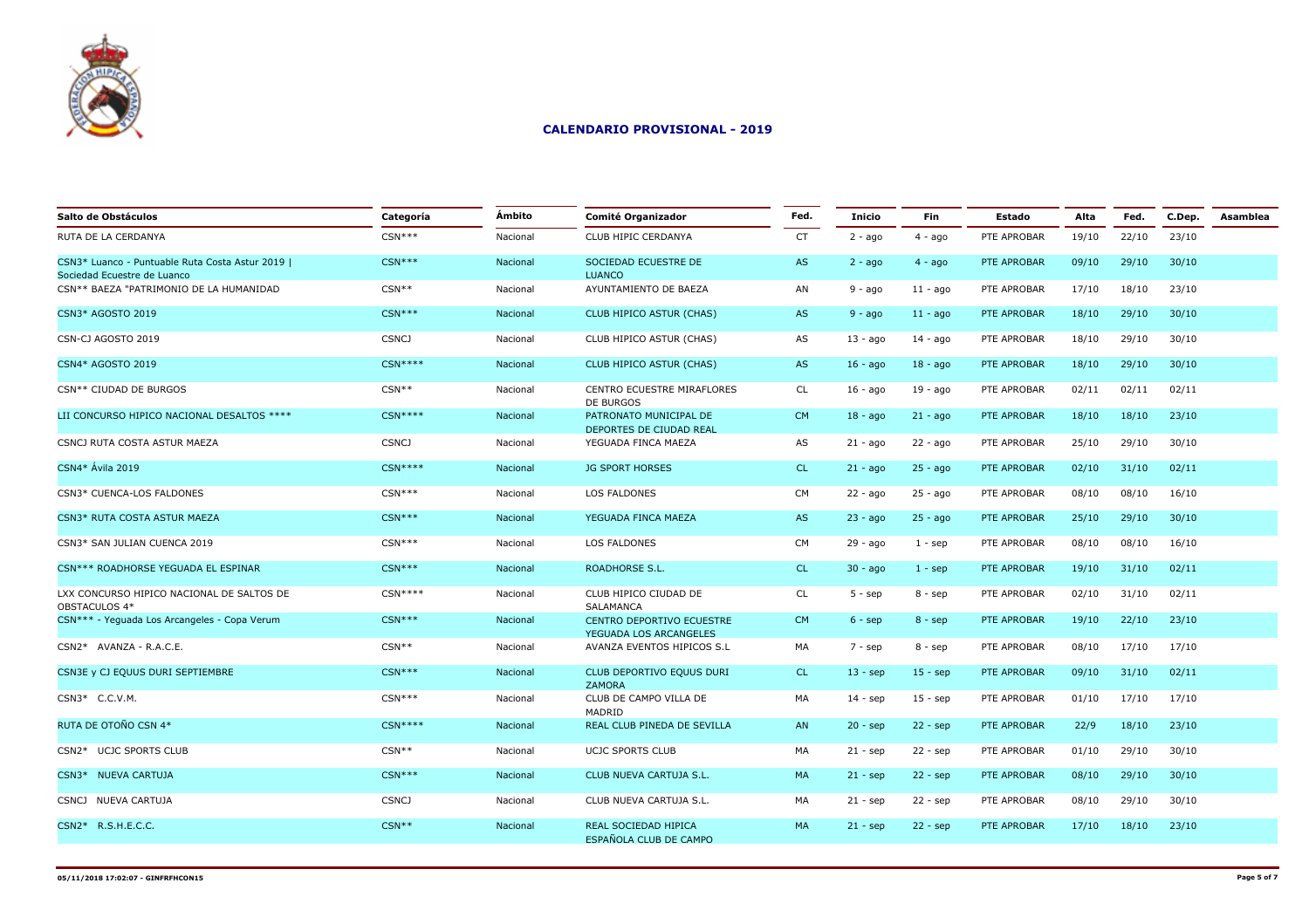

| Salto de Obstáculos                                    | Categoría            | Ámbito        | <b>Comité Organizador</b>                      | Fed.      | <b>Inicio</b>     | <b>Fin</b> | <b>Estado</b> | Alta  | Fed.  | C.Dep. | Asamblea |
|--------------------------------------------------------|----------------------|---------------|------------------------------------------------|-----------|-------------------|------------|---------------|-------|-------|--------|----------|
| CSNCJ R.S.H.E.C.C.                                     | <b>CSNCJ</b>         | Nacional      | REAL SOCIEDAD HIPICA<br>ESPAÑOLA CLUB DE CAMPO | MA        | $21 - sep$        | $22 - sep$ | PTE APROBAR   | 17/10 | 18/10 | 23/10  |          |
| CSN2*. Cto de Castilla y León de Salto. Amtuna - Cecyl | $CSN**$              | Nacional      | AMTUNA / CECYL                                 | CL.       | $27 - sep$        | $29 - sep$ | PTE APROBAR   | 08/10 | 31/10 | 02/11  |          |
| RUTA DE OTOÑO CSN5*                                    | $CSN*****$           | Nacional      | REAL CLUB PINEDA DE SEVILLA                    | AN        | $27 - sep$        | $29 - sep$ | PTE APROBAR   | 22/9  | 18/10 | 23/10  |          |
| CSN2* AVANZA - R.A.C.E.                                | $CSN**$              | Nacional      | AVANZA EVENTOS HIPICOS S.L                     | MA        | $28 - sep$        | $29 - sep$ | PTE APROBAR   | 08/10 | 17/10 | 17/10  |          |
| CSN2* REAL CLUB DE POLO DE BARCELONA                   | $CSN**$              | Nacional      | REAL CLUB DE POLO DE<br><b>BARCELONA</b>       | <b>CT</b> | $4 - oct$         | $6 - oct$  | PTE APROBAR   | 16/10 | 16/10 | 16/10  |          |
| CSN3* C.H.GRANADA - TROFEO CIUDAD DE GRANADA           | $CSN***$             | Nacional      | CD. CENTRO HIPICO GRANADA                      | AN        | $4 - oct$         | $6 - oct$  | PTE APROBAR   | 18/10 | 31/10 | 02/11  |          |
| CSN2*. Cto de Castilla y León. Amtuna-Cecyl            | $CSN**$              | Nacional      | AMTUNA / CECYL                                 | CL        | $11 - oct$        | $13 - oct$ | PTE APROBAR   | 16/10 | 31/10 | 02/11  |          |
| CSI VETERANOS BARCELONA                                | <b>CSI VETERANOS</b> | Internacional | REAL CLUB DE POLO DE<br><b>BARCELONA</b>       | <b>CT</b> | $11 - oct$        | $13 - oct$ | PTE APROBAR   | 16/10 | 16/10 | 16/10  |          |
| CSN3* CENTRO HÍPICO LA HERRADURA                       | $CSN***$             | Nacional      | CENTRO HIPICO LA HERRADURA                     | AN        | $11 - \text{oct}$ | $13 - oct$ | PTE APROBAR   | 08/10 | 18/10 | 23/10  |          |
| CSN3e y Campeonato de Castilla y León                  | $CSN***$             | Nacional      | CLUB DEPORTIVO EQUUS DURI<br><b>ZAMORA</b>     | <b>CL</b> | $11 - oct$        | $13 - oct$ | PTE APROBAR   | 30/10 | 31/10 | 02/11  |          |
| CSN3* C.C.V.M.                                         | $CSN***$             | Nacional      | CLUB DE CAMPO VILLA DE<br>MADRID               | MA        | $12 - oct$        | $13 - oct$ | PTE APROBAR   | 01/10 | 17/10 | 17/10  |          |
| CSN2e y Campeonato de CyL Salto EQUUS DURI Octubre     | $CSN**$              | Nacional      | CLUB DEPORTIVO EQUUS DURI<br><b>ZAMORA</b>     | <b>CL</b> | $18 - oct$        | $20 - oct$ | PTE APROBAR   | 09/10 | 31/10 | 02/11  |          |
| CSN2* AVANZA - R.A.C.E.                                | $CSN**$              | Nacional      | AVANZA EVENTOS HIPICOS S.L                     | MA        | $19 - oct$        | $20 - oct$ | PTE APROBAR   | 08/10 | 17/10 | 17/10  |          |
| CSN2* R.S.H.E.C.C.                                     | $CSN**$              | Nacional      | REAL SOCIEDAD HIPICA<br>ESPAÑOLA CLUB DE CAMPO | MA        | $26 - oct$        | $27 - oct$ | PTE APROBAR   | 17/10 | 18/10 | 23/10  |          |
| TROFEO PRINCESA DE ASTURIAS                            | $CSN*$               | Nacional      | FEDERACION HIPICA DE MADRID                    | MA        | $1 - nov$         | $3 - nov$  | PTE APROBAR   | 01/10 | 15/10 | 16/10  |          |
| CSN3* OTOÑO Hipica de Toledo                           | $CSN***$             | Nacional      | CLUB DEPORTIVO HIPICA DE<br><b>TOLEDO</b>      | <b>CM</b> | $8 - nov$         | $10 - nov$ | PTE APROBAR   | 18/10 | 18/10 | 23/10  |          |
| CSN2* REAL CLUB DE POLO DE BARCELONA                   | $CSN**$              | Nacional      | REAL CLUB DE POLO DE<br><b>BARCELONA</b>       | <b>CT</b> | $8 - nov$         | $10 - nov$ | PTE APROBAR   | 16/10 | 16/10 | 16/10  |          |
| CSN3* INDOOR. Amtuna - Cecyl.                          | $CSN***$             | Nacional      | <b>AMTUNA / CECYL</b>                          | <b>CL</b> | $8 - nov$         | $10 - nov$ | PTE APROBAR   | 08/10 | 31/10 | 02/11  |          |
| CSN2* CENTRO HÍPICO LA HERRADURA                       | $CSN**$              | Nacional      | CENTRO HIPICO LA HERRADURA                     | AN        | $8 - nov$         | $10 - nov$ | PTE APROBAR   | 22/10 | 31/10 | 02/11  |          |
| CSN2* LAS CADENAS                                      | $CSN**$              | Nacional      | ESCUELA DE EQUITACION LAS<br><b>CADENAS</b>    | MA        | $9 - nov$         | $10 - nov$ | PTE APROBAR   | 17/10 | 17/10 | 18/10  |          |
| CSN 4* DE OTOÑO                                        | $CSN***$             | Nacional      | REAL CLUB PINEDA DE SEVILLA                    | AN        | $15 - nov$        | $17 - nov$ | PTE APROBAR   | 22/9  | 18/10 | 23/10  |          |
| CSN2* R.S.H.E.C.C.                                     | $CSN**$              | Nacional      | REAL SOCIEDAD HIPICA<br>ESPAÑOLA CLUB DE CAMPO | MA        | $16 - nov$        | $17 - nov$ | PTE APROBAR   | 17/10 | 18/10 | 23/10  |          |
| CSI 1* REAL CLUB DE POLO DE BARCELONA                  | $CSI^*$              | Internacional | REAL CLUB DE POLO DE<br><b>BARCELONA</b>       | <b>CT</b> | $22 - nov$        | $24 - nov$ | PTE APROBAR   | 16/10 | 16/10 | 16/10  |          |
| CSN5* TOP TEN C.C.V.M.                                 | $CSN*****$           | Nacional      | CLUB DE CAMPO VILLA DE<br>MADRID               | MA        | $22 - nov$        | $24 - nov$ | PTE APROBAR   | 24/9  | 17/10 | 17/10  |          |
|                                                        |                      |               |                                                |           |                   |            |               |       |       |        |          |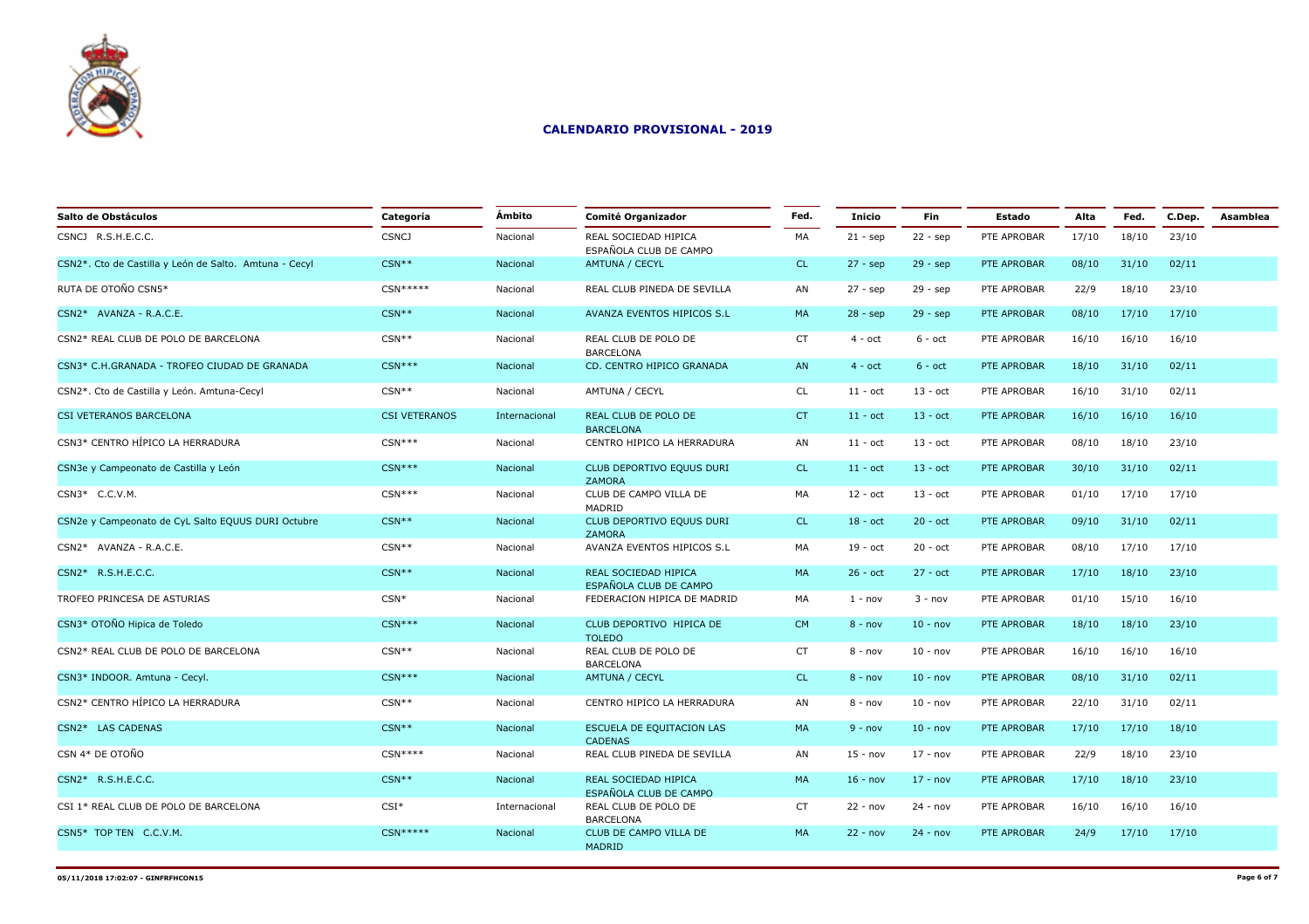

| Salto de Obstáculos                   | Categoría | Ámbito        | <b>Comité Organizador</b>         | Fed.      | Inicio     | <b>Fin</b> | <b>Estado</b> | Alta  | Fed.  | C.Dep. | Asamblea |
|---------------------------------------|-----------|---------------|-----------------------------------|-----------|------------|------------|---------------|-------|-------|--------|----------|
| CSI 2* REAL CLUB DE POLO DE BARCELONA | $CSI**$   | Internacional | REAL CLUB DE POLO DE<br>BARCELONA |           | $29 - nov$ | . - dic    | PTE APROBAR   | 16/10 | 16/10 | 16/10  |          |
| CSN3* C.C.V.M.                        | $CSN***$  | Nacional      | CLUB DE CAMPO VILLA DE<br>MADRID  | <b>MA</b> | ' - dic    | $8 - dic$  | PTE APROBAR   | 01/10 | 17/10 | 17/10  |          |
| XXIX JUMPING                          | $CSN***$  | Nacional      | REAL CLUB PINEDA DE SEVILLA       | AN        | 13 - dic   | $15 - dic$ | PTE APROBAR   | 22/9  | 18/10 | 23/10  |          |
| XI ANIVERSARIO CES VALENCIA           | $CSN***$  | Nacional      | CLUB ESCUELA DE SALTO (CES)       | VA.       | 13 - dic   | $15 - dic$ | PTE APROBAR   | 26/10 | 31/10 | 02/11  |          |
| CSN3* JUMPING NAVIDAD 2019            | $CSN***$  | Nacional      | CLUB HIPICO ASTUR (CHAS)          | AS        | $27 - dic$ | $29 - dic$ | PTE APROBAR   | 18/10 | 29/10 | 30/10  |          |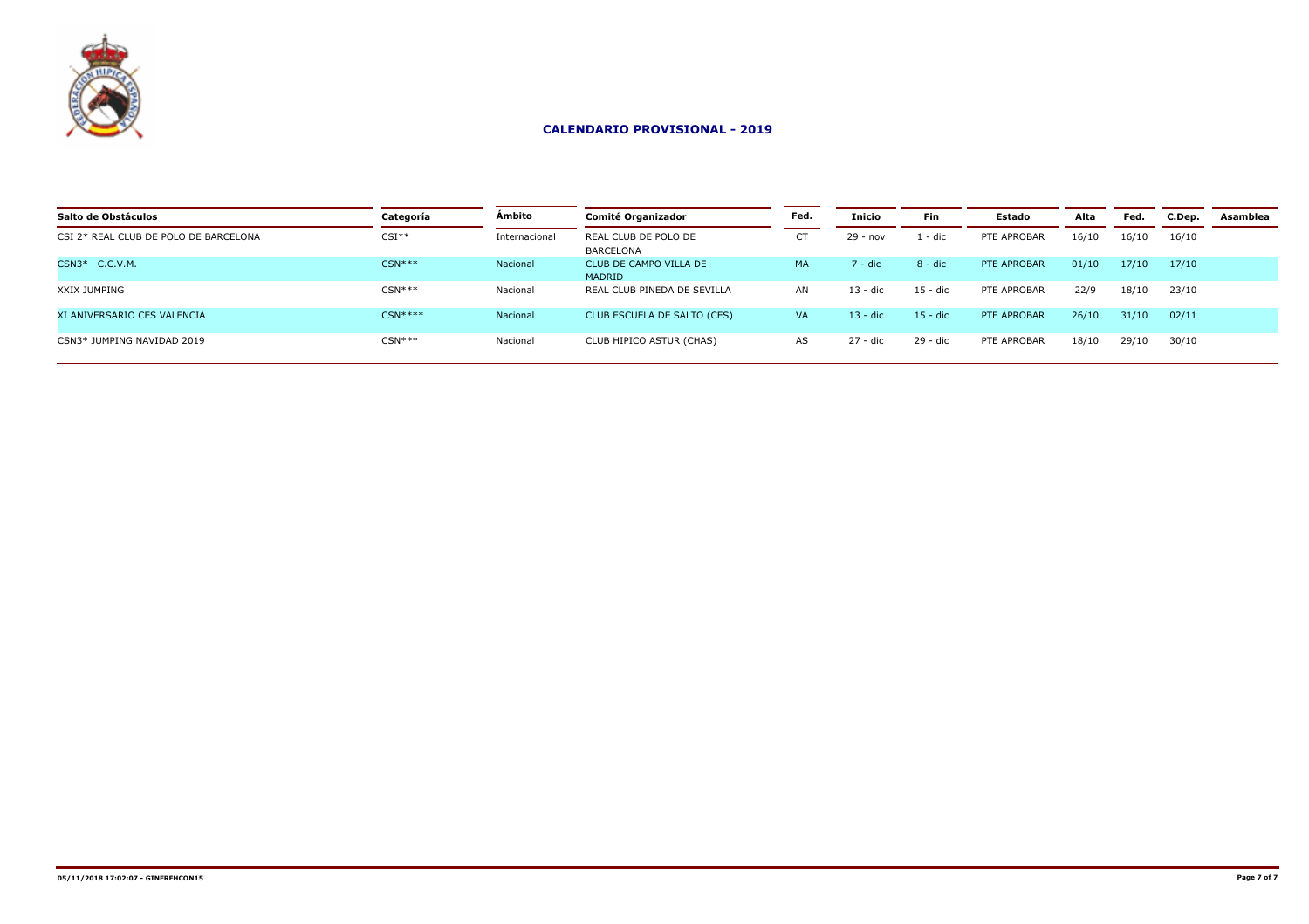

| Doma Clásica                                 | Categoría | Ámbito        | Comité Organizador                          | Fed.      | <b>Inicio</b> | <b>Fin</b> | <b>Estado</b> | Alta  | Fed.  | C.Dep. | Asamblea |
|----------------------------------------------|-----------|---------------|---------------------------------------------|-----------|---------------|------------|---------------|-------|-------|--------|----------|
| CONCURSO DOMA CLÁSICA 3* LOS ALBARDONES      | $CDN***$  | Nacional      | C.D. HIPICO LOS ALBARDONES                  | AN        | $9 - feb$     | $10 - feb$ | PTE APROBAR   | 18/9  | 18/10 | 23/10  |          |
| CDI J                                        | CDI J     | Internacional | REAL CLUB PINEDA DE SEVILLA                 | AN        | $15 - feb$    | 17 - feb   | PTE APROBAR   | 15/9  | 20/9  | 16/10  |          |
| <b>CDI YH</b>                                | CDI YH    | Internacional | REAL CLUB PINEDA DE SEVILLA                 | AN        | $15 - feb$    | $17 - feb$ | PTE APROBAR   | 15/9  | 20/9  | 16/10  |          |
| CDI Ch                                       | CDI Ch    | Internacional | REAL CLUB PINEDA DE SEVILLA                 | AN        | $15 - feb$    | $17 - feb$ | PTE APROBAR   | 22/9  | 28/9  | 16/10  |          |
| CDI3* Copa ANCCE                             | $CDI***$  | Internacional | REAL CLUB PINEDA DE SEVILLA                 | AN        | $15 - feb$    | $17 - feb$ | PTE APROBAR   | 15/9  | 20/9  | 16/10  |          |
| CDN2* REAL CLUB DE POLO DE BARCELONA         | $CDN**$   | Nacional      | REAL CLUB DE POLO DE<br><b>BARCELONA</b>    | <b>CT</b> | $16 - feb$    | $17 - feb$ | PTE APROBAR   | 16/10 | 16/10 | 16/10  |          |
| CDN3* LAS CADENAS                            | $CDN***$  | Nacional      | ESCUELA DE EQUITACION LAS<br><b>CADENAS</b> | MA        | $23 - feb$    | $24 - feb$ | PTE APROBAR   | 02/10 | 17/10 | 18/10  |          |
| CONCURSO DOMA CLÁSICA 3* LOS ALBARDONES      | $CDI***$  | Internacional | C.D. HIPICO LOS ALBARDONES                  | AN        | 28 - feb      | $3 - mar$  | PTE APROBAR   | 18/9  | 28/9  | 16/10  |          |
| CONCURSO DOMA CLASICA CDI YH LOS ALBARDONES  | CDI YH    | Internacional | C.D. HIPICO LOS ALBARDONES                  | AN        | $28 - feb$    | $3 - mar$  | PTE APROBAR   | 18/9  | 28/9  | 16/10  |          |
| CONCURSO DOMA CLASICA CDI AM LOS ALBARDONES  | CDI Am    | Internacional | C.D. HIPICO LOS ALBARDONES                  | AN        | 28 - feb      | $3 - mar$  | PTE APROBAR   | 18/9  | 28/9  | 16/10  |          |
| CONCURSO DOMA CLASICA CDI CH LOS ALBARDONES  | CDI Ch    | Internacional | C.D. HIPICO LOS ALBARDONES                  | AN        | $28 - feb$    | $3 - mar$  | PTE APROBAR   | 18/9  | 28/9  | 16/10  |          |
| CONCURSO DOMA CLASICA CDI P LOS ALBARDONES   | CDI P     | Internacional | C.D. HIPICO LOS ALBARDONES                  | AN        | 28 - feb      | $3 - mar$  | PTE APROBAR   | 18/9  | 28/9  | 16/10  |          |
| CONCURSO DOMA CLASICA CDI J LOS ALBARDONES   | CDI J     | Internacional | C.D. HIPICO LOS ALBARDONES                  | AN        | $28 - feb$    | $3 - mar$  | PTE APROBAR   | 18/9  | 28/9  | 16/10  |          |
| CONCURSO DOMA CLASICA CDI Y LOS ALBARDONES   | CDI Y     | Internacional | C.D. HIPICO LOS ALBARDONES                  | AN        | $28 - feb$    | $3 - mar$  | PTE APROBAR   | 18/9  | 28/9  | 16/10  |          |
| CONCURSO DOMA CLASICA DCI U25 LOS ALBARDONES | CDI U25   | Internacional | C.D. HIPICO LOS ALBARDONES                  | AN        | $28 - feb$    | $3 - mar$  | PTE APROBAR   | 18/9  | 28/9  | 16/10  |          |
| CONSURSO DOMA CLASICA 2* LOS A LBARDONES     | $CDN**$   | Nacional      | C.D. HIPICO LOS ALBARDONES                  | AN        | $1 - mar$     | $2 - mar$  | PTE APROBAR   | 18/9  | 31/10 | 02/11  |          |
| CDN2* Copa ANCCE   AMTUNA CECYL, Segovia     | $CDN**$   | Nacional      | <b>AMTUNA / CECYL</b>                       | CL.       | $9 - mar$     | $10 - mar$ | PTE APROBAR   | 30/10 | 31/10 | 02/11  |          |
| CDI3* LAS CADENAS                            | $CDI***$  | Internacional | ESCUELA DE EQUITACION LAS<br><b>CADENAS</b> | MA        | $14 - mar$    | $17 - mar$ | PTE APROBAR   | 17/9  | 17/10 | 18/10  |          |
| CDIAm LAS CADENAS                            | CDI Am    | Internacional | ESCUELA DE EQUITACION LAS<br><b>CADENAS</b> | MA        | $14 - mar$    | $17 - mar$ | PTE APROBAR   | 17/9  | 17/10 | 18/10  |          |
| CDICh LAS CADENAS                            | CDI Ch    | Internacional | ESCUELA DE EQUITACION LAS<br>CADENAS        | MA        | $14 - mar$    | $17 - mar$ | PTE APROBAR   | 17/9  | 17/10 | 18/10  |          |
| CDIU25 LAS CADENAS                           | CDI U25   | Internacional | ESCUELA DE EQUITACION LAS<br><b>CADENAS</b> | MA        | $14 - mar$    | $17 - mar$ | PTE APROBAR   | 17/9  | 17/10 | 18/10  |          |
| CDIJ LAS CADENAS                             | CDI J     | Internacional | ESCUELA DE EQUITACION LAS<br>CADENAS        | MA        | $14 - mar$    | $17 - mar$ | PTE APROBAR   | 17/9  | 17/10 | 18/10  |          |
| CDIP LAS CADENAS                             | CDI Y     | Internacional | ESCUELA DE EQUITACION LAS<br><b>CADENAS</b> | MA        | $14 - mar$    | $17 - mar$ | PTE APROBAR   | 17/9  | 17/10 | 18/10  |          |
| CDIYH LAS CADENAS                            | CDI YH    | Internacional | ESCUELA DE EQUITACION LAS<br><b>CADENAS</b> | MA        | $14 - mar$    | 17 - mar   | PTE APROBAR   | 17/9  | 17/10 | 18/10  |          |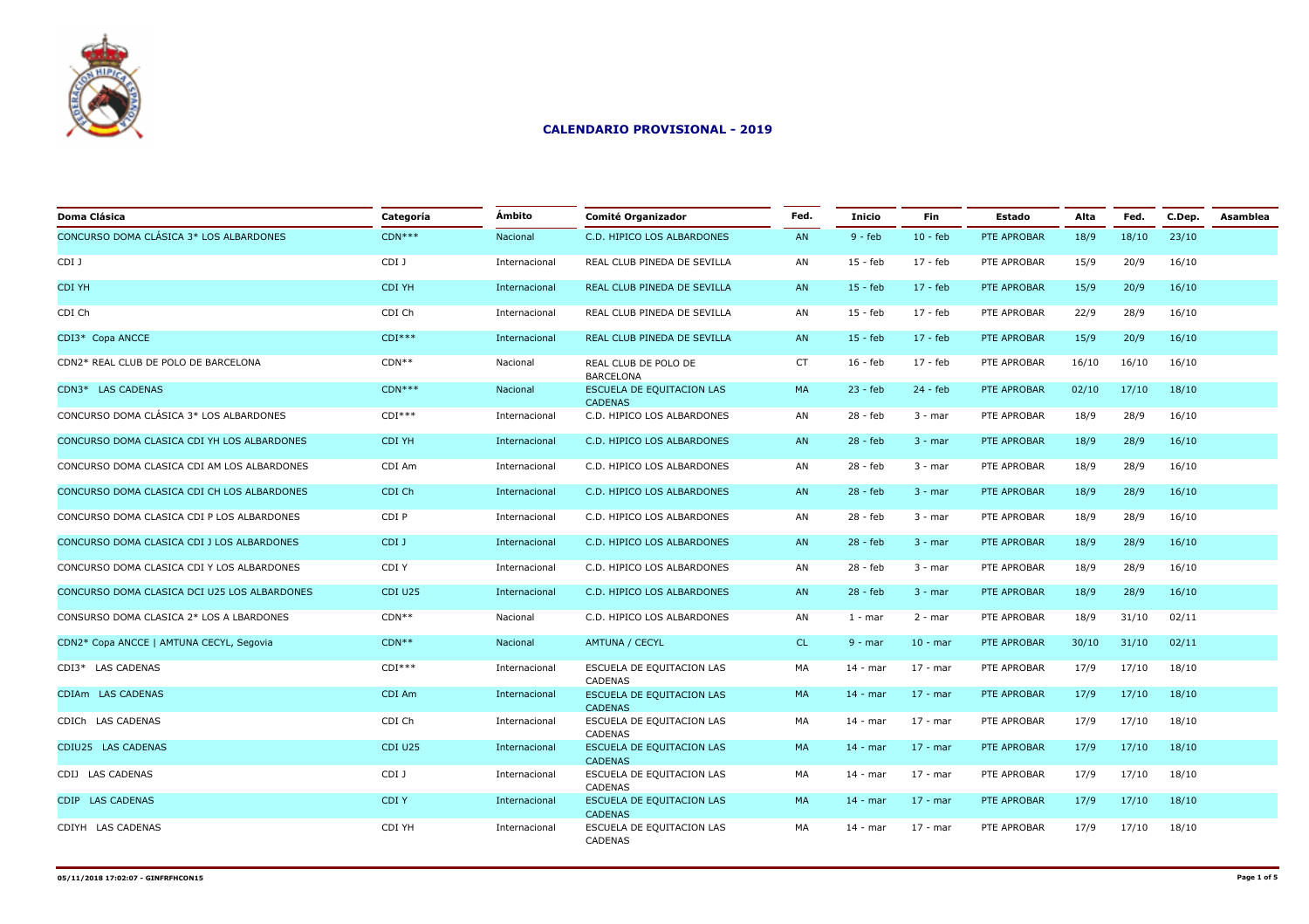

| <b>Doma Clásica</b>                                                    | Categoría | Ámbito        | Comité Organizador                              | Fed.      | Inicio     | Fin        | Estado      | Alta  | Fed.  | C.Dep. | Asamblea |
|------------------------------------------------------------------------|-----------|---------------|-------------------------------------------------|-----------|------------|------------|-------------|-------|-------|--------|----------|
| CDIP LAS CADENAS                                                       | CDI P     | Internacional | ESCUELA DE EQUITACION LAS<br><b>CADENAS</b>     | MA        | $14 - mar$ | $17 - mar$ | PTE APROBAR | 17/9  | 17/10 | 18/10  |          |
| CDN3* LAS CADENAS                                                      | $CDN***$  | Nacional      | ESCUELA DE EQUITACION LAS<br>CADENAS            | MA        | $14 - mar$ | 17 - mar   | PTE APROBAR | 02/10 | 17/10 | 18/10  |          |
| EQUIMUR TORRE PACHECO 2019                                             | $CDN**$   | Nacional      | EQUIMUR 2019                                    | <b>MU</b> | $14 - mar$ | $15 - mar$ | PTE APROBAR | 22/10 | 22/10 | 23/10  |          |
| CDN** + COPA ANCCE HÍPICA CAN VILA                                     | $CDN**$   | Nacional      | HIPICA CAN VILA                                 | <b>CT</b> | $16 - mar$ | $17 - mar$ | PTE APROBAR | 23/10 | 23/10 | 23/10  |          |
| CDIAm C.C.V.M.                                                         | CDI Am    | Internacional | CLUB DE CAMPO VILLA DE<br>MADRID                | MA        | $22 - mar$ | 24 - mar   | PTE APROBAR | 17/9  | 17/10 | 17/10  |          |
| CDICh C.C.V.M.                                                         | CDI Ch    | Internacional | CLUB DE CAMPO VILLA DE<br>MADRID                | MA        | $22 - mar$ | 24 - mar   | PTE APROBAR | 17/9  | 17/10 | 17/10  |          |
| CDIJ C.C.V.M.                                                          | CDI J     | Internacional | CLUB DE CAMPO VILLA DE<br>MADRID                | MA        | $22 - mar$ | $24 - mar$ | PTE APROBAR | 17/9  | 17/10 | 17/10  |          |
| CDIU25 C.C.V.M.                                                        | CDI U25   | Internacional | CLUB DE CAMPO VILLA DE<br>MADRID                | MA        | $22 - mar$ | 24 - mar   | PTE APROBAR | 17/9  | 17/10 | 17/10  |          |
| CDIY C.C.V.M.                                                          | CDI Y     | Internacional | CLUB DE CAMPO VILLA DE<br>MADRID                | <b>MA</b> | $22 - mar$ | $24 - mar$ | PTE APROBAR | 17/9  | 17/10 | 17/10  |          |
| CDIYH C.C.V.M.                                                         | CDI YH    | Internacional | CLUB DE CAMPO VILLA DE<br>MADRID                | МA        | $22 - mar$ | 24 - mar   | PTE APROBAR | 17/9  | 17/10 | 17/10  |          |
| CDIP C.C.V.M.                                                          | CDI P     | Internacional | CLUB DE CAMPO VILLA DE<br>MADRID                | <b>MA</b> | $22 - mar$ | $24 - mar$ | PTE APROBAR | 17/9  | 17/10 | 17/10  |          |
| CDI3* C.C.V.M.                                                         | $CDI***$  | Internacional | CLUB DE CAMPO VILLA DE<br>MADRID                | МA        | $22 - mar$ | 24 - mar   | PTE APROBAR | 17/9  | 17/10 | 17/10  |          |
| CDN** COPA ANCCE - COPA ANDALUCIA - ESCUELA<br><b>HIPICA DE HUELVA</b> | $CDN**$   | Nacional      | ESCUELA HIPICA DE HUELVA                        | AN        | $23 - mar$ | $24 - mar$ | PTE APROBAR | 31/10 | 31/10 | 02/11  |          |
| CDN***CEA CANDELA PUNTUABLE V COPA ANDALUCIA                           | $CDN***$  | Nacional      | CENTRO ECUESTRE ALMENSILLA<br>"CANDELA"         | AN        | $23 - mar$ | 24 - mar   | PTE APROBAR | 30/10 | 31/10 | 02/11  |          |
| CDN*** Copa ANNCE                                                      | $CDN***$  | Nacional      | <b>CDE LOS LLANOS</b>                           | AN        | $30 - mar$ | $31 - mar$ | PTE APROBAR | 15/9  | 20/9  | 16/10  |          |
| CONCURSO DOMA CLASICA 3* LOS ALBARDONES                                | $CDN***$  | Nacional      | C.D. HIPICO LOS ALBARDONES                      | AN        | $30 - mar$ | $31 - mar$ | PTE APROBAR | 18/9  | 31/10 | 02/11  |          |
| CDN*** + COPA ANCCE C.A.V.A. - CONCURSO DE<br>PRIMAVERA                | $CDN***$  | Nacional      | <b>CAVA (CENTRO DE</b><br>ADIESTRAMIENTO VICTOR | CT        | $30 - mar$ | $31 - mar$ | PTE APROBAR | 23/10 | 23/10 | 23/10  |          |
| CDN** + COPA ANCCE HIPICA CAN VILA                                     | $CDN**$   | Nacional      | ALVAREZ)<br>HIPICA CAN VILA                     | CT        | $30 - mar$ | $31 - mar$ | PTE APROBAR | 08/10 | 15/10 | 16/10  |          |
| CDI*** C.H. GRANADA & ARENA DRESSAGE - COPA                            | $CDI***$  | Internacional | CD. CENTRO HIPICO GRANADA                       | AN        | $4 - abr$  | $7 - abr$  | PTE APROBAR | 18/10 | 31/10 | 02/11  |          |
| ANCCE -<br>CDI Y.H. C.H. GRANADA & ARENA DRESSAGE - COPA               | CDI Y     | Internacional | CD. CENTRO HIPICO GRANADA                       | AN        | $4 - abr$  | 7 - abr    | PTE APROBAR | 18/10 | 31/10 | 02/11  |          |
| ANCCE -<br>CDI J. C.H. GRANADA & ARENA DRESSAGE - COPA                 | CDI J     | Internacional | CD. CENTRO HIPICO GRANADA                       | AN        | $4 - abr$  | $7 - abr$  | PTE APROBAR | 18/10 | 31/10 | 02/11  |          |
| ANCCE -<br>CDI P. C.H. GRANADA & ARENA DRESSGE - COPA                  | CDI P     | Internacional | CD. CENTRO HIPICO GRANADA                       | AN        | $4 - abr$  | 7 - abr    | PTE APROBAR | 18/10 | 31/10 | 02/11  |          |
| ANCCE -<br>CDI Ch. C.H. GRANADA & ARENA DRESSAGE - COPA                | CDI Ch    | Internacional | CD. CENTRO HIPICO GRANADA                       | AN        | $4 - abr$  | 7 - abr    | PTE APROBAR | 18/10 | 31/10 | 02/11  |          |
| <b>ANCCE -</b>                                                         |           |               |                                                 |           |            |            |             |       |       |        |          |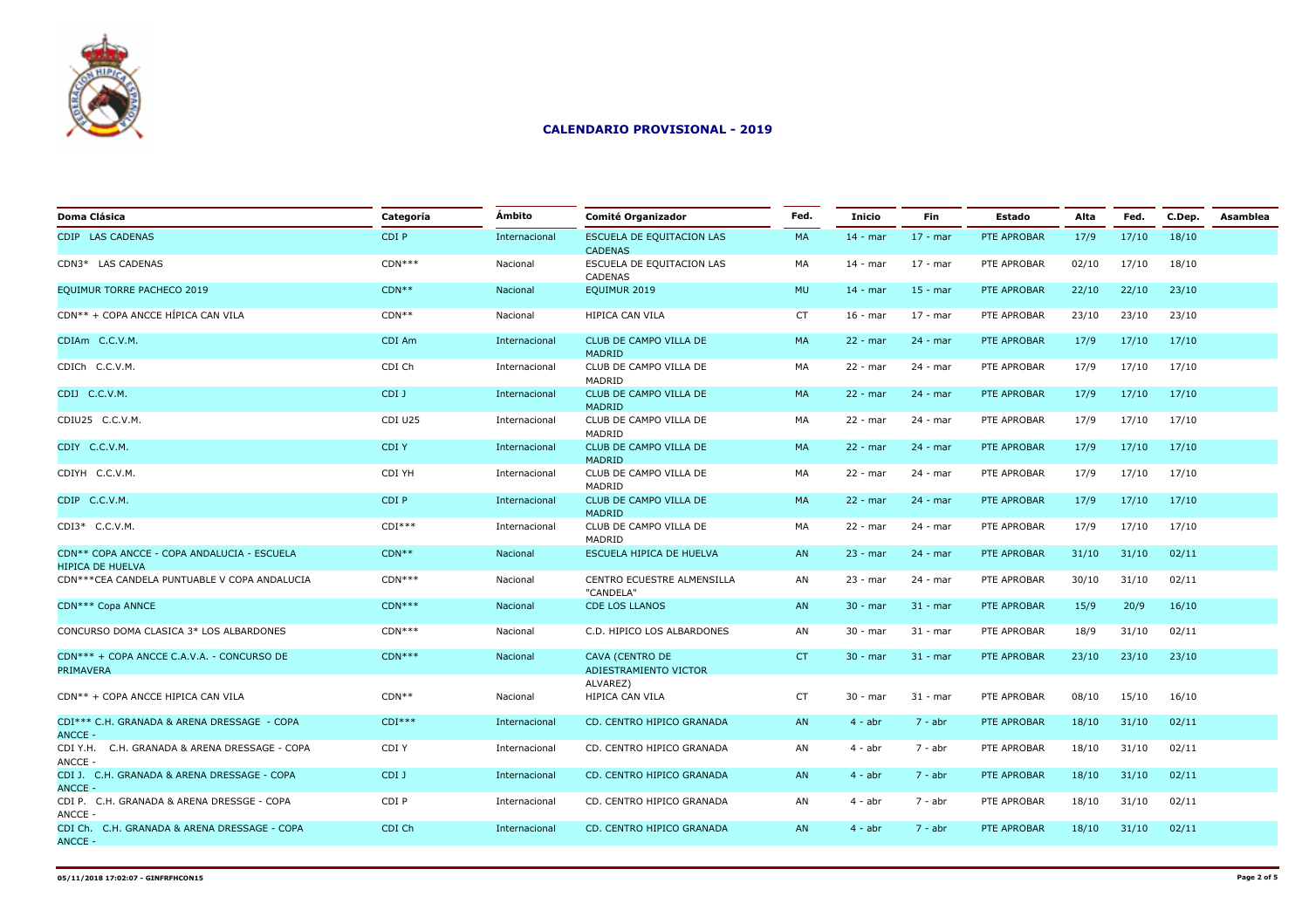

| <b>Doma Clásica</b>                                      | Categoría | Ámbito        | <b>Comité Organizador</b>                       | Fed.      | <b>Inicio</b>     | <b>Fin</b>  | Estado      | Alta  | Fed.  | C.Dep. | Asamblea |
|----------------------------------------------------------|-----------|---------------|-------------------------------------------------|-----------|-------------------|-------------|-------------|-------|-------|--------|----------|
| CDI U25. C.H. GRANADA & ARENA DRESSAGE - COPA<br>ANCCE - | CDI U25   | Internacional | CD. CENTRO HIPICO GRANADA                       | AN        | $4 - abr$         | $7 - abr$   | PTE APROBAR | 18/10 | 31/10 | 02/11  |          |
| CDI Y.H. C.H. GRANADA & ARENA DRESSAGE - COPA<br>ANCCE.  | CDI YH    | Internacional | CD. CENTRO HIPICO GRANADA                       | AN        | $4 - abr$         | $7 - abr$   | PTE APROBAR | 18/10 | 31/10 | 02/11  |          |
| CDI Am. C.H. GRANADA & ARENA DRESSAGE - COPA<br>ANCCE -  | CDI Am    | Internacional | CD. CENTRO HIPICO GRANADA                       | AN        | $4 - abr$         | 7 - abr     | PTE APROBAR | 18/10 | 31/10 | 02/11  |          |
| CDN** C.H. GRANADA & ARENA DRESSAGE - COPA<br>ANCCE -    | $CDN**$   | Nacional      | CD. CENTRO HIPICO GRANADA                       | AN        | $6 - abr$         | $7 - abr$   | PTE APROBAR | 18/10 | 31/10 | 02/11  |          |
| CDN*** COPA ANCCE                                        | $CDN***$  | Nacional      | CDE LOS LLANOS                                  | AN        | $6 - abr$         | $7 - abr$   | PTE APROBAR | 30/10 | 31/10 | 02/11  |          |
| CDN 2* & COPA ANCCE YEGUADA PEÑA DE BEJAR                | $CDN**$   | Nacional      | YEGUADA LA PEÑA DE BEJAR                        | <b>MU</b> | $13 - abr$        | $14 - abr$  | PTE APROBAR | 21/10 | 22/10 | 23/10  |          |
| CDN3* LAS CADENAS                                        | $CDN***$  | Nacional      | ESCUELA DE EQUITACION LAS<br>CADENAS            | MA        | $20 - abr$        | $21 - abr$  | PTE APROBAR | 02/10 | 17/10 | 18/10  |          |
| CDN3* & Copa ANCCE & PSCJ   AMTUNA CECYL, Segovia        | $CDN***$  | Nacional      | AMTUNA / CECYL                                  | CL.       | $26 - abr$        | $28 - abr$  | PTE APROBAR | 30/10 | 31/10 | 02/11  |          |
| CDN*** Copa ANCCE                                        | $CDN***$  | Nacional      | <b>CDE LOS LLANOS</b>                           | AN        | $27 - abr$        | $28 - abr$  | PTE APROBAR | 15/9  | 20/9  | 16/10  |          |
| CDN** CE TORREDEMBARRA                                   | $CDN**$   | Nacional      | <b>CLUB D'EQUITACIO</b><br><b>TORREDEMBARRA</b> | CT        | $27 - abr$        | $28 - abr$  | PTE APROBAR | 24/10 | 25/10 | 25/10  |          |
| III CDN** La Rioja - Copa ANCCE                          | $CDN**$   | Nacional      | FEDERACION HIPICA RIOJANA                       | RI        | $27 - abr$        | $28 - abr$  | PTE APROBAR | 25/10 | 25/10 | 25/10  |          |
| CDN 3*DOS LUNAS + COPA ANCCE + MENORES                   | $CDN***$  | Nacional      | <b>DOS LUNAS</b>                                | AN        | $27 - abr$        | $28 - abr$  | PTE APROBAR | 08/10 | 31/10 | 02/11  |          |
| CDN 3* & COPA ANCCE - YEGUADA PEÑA DE BEJAR              | $CDN***$  | Nacional      | YEGUADA LA PEÑA DE BEJAR                        | MU        | $1 - may$         | $2 - may$   | PTE APROBAR | 18/10 | 22/10 | 23/10  |          |
| CDN3* C.H.GRANADA - ARENA DRESSAGE - COPA<br>ANCCE       | $CDN***$  | Nacional      | CD. CENTRO HIPICO GRANADA                       | AN        | $4 - may$         | $5 - may$   | PTE APROBAR | 18/10 | 31/10 | 02/11  |          |
| CDN** + COPA ANCCE HÍPICA CAN VILA                       | $CDN**$   | Nacional      | HIPICA CAN VILA                                 | <b>CT</b> | $4 - may$         | $5 - may$   | PTE APROBAR | 08/10 | 15/10 | 16/10  |          |
| CDN2* UCJC Sports Club                                   | $CDN**$   | Nacional      | <b>UCJC SPORTS CLUB</b>                         | MA        | $4 - may$         | $5 - may$   | PTE APROBAR | 19/9  | 29/10 | 30/10  |          |
| CDI3* & Copa ANCCE & PSCJ   AMTUNA CECYL, Segovia        | $CDI***$  | Internacional | AMTUNA / CECYL                                  | <b>CL</b> | $8 - may$         | $12 - may$  | PTE APROBAR | 30/10 | 31/10 | 02/11  |          |
| CDN3* & Copa ANCCE & PSCJ   AMTUNA CECYL, Segovia        | $CDN***$  | Nacional      | <b>AMTUNA / CECYL</b>                           | CL.       | $10 - \text{may}$ | $12 - may$  | PTE APROBAR | 30/10 | 31/10 | 02/11  |          |
| CDN2* SUN POINT 26                                       | $CDN**$   | Nacional      | SUN POINT 26                                    | MA        | $11 -$ may        | $12 - may$  | PTE APROBAR | 18/10 | 31/10 | 02/11  |          |
| CDN3* REAL CLUB DE POLO DE BARCELONA                     | $CDN***$  | Nacional      | REAL CLUB DE POLO DE<br><b>BARCELONA</b>        | CT.       | $18 - may$        | $19 - may$  | PTE APROBAR | 16/10 | 16/10 | 16/10  |          |
| CDN2E, CDT y COPA ANCCE                                  | $CDN**$   | Nacional      | CLUB DEPORTIVO EQUUS DURI<br><b>ZAMORA</b>      | CL        | $18 - may$        | 19 - may    | PTE APROBAR | 09/10 | 31/10 | 02/11  |          |
| CDN*** ARENA DRESSAGE - COPA ANCCE -                     | $CDN***$  | Nacional      | <b>CLUB ARENA DRESSAGE</b>                      | CM        | $18 - may$        | $19 - may$  | PTE APROBAR | 23/10 | 23/10 | 23/10  |          |
| CDN*** COPA ANNCE COPA ANDALUCÍA                         | $CDN***$  | Nacional      | CDE LOS LLANOS                                  | AN        | 25 - may          | 26 - may    | PTE APROBAR | 30/10 | 31/10 | 02/11  |          |
| CDN3* LAS CADENAS                                        | $CDN***$  | Nacional      | ESCUELA DE EQUITACION LAS<br><b>CADENAS</b>     | MA        | $15 - j$ un       | $16 - j$ un | PTE APROBAR | 02/10 | 17/10 | 18/10  |          |
|                                                          |           |               |                                                 |           |                   |             |             |       |       |        |          |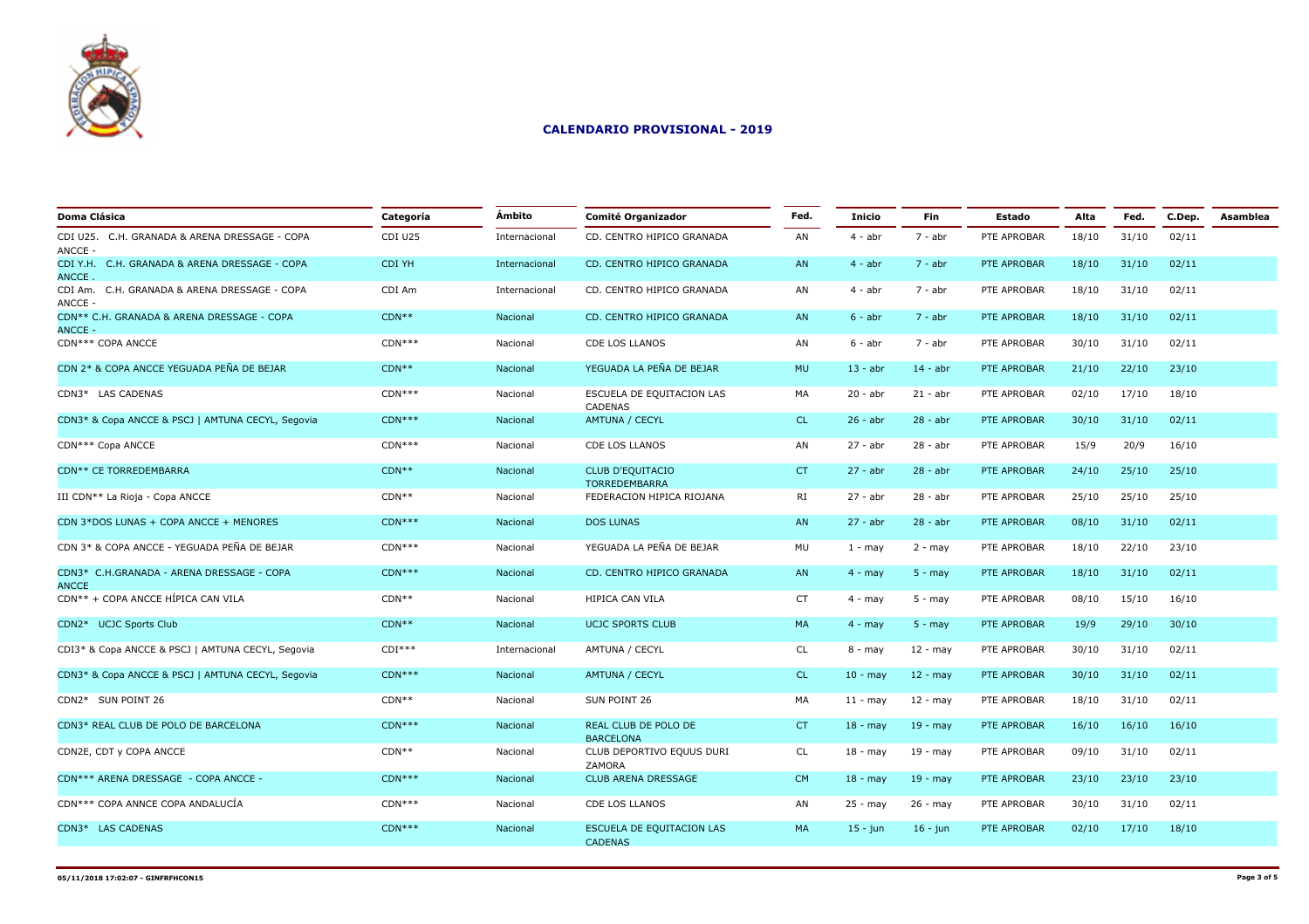

| Doma Clásica                                                                       | Categoría | Ámbito          | <b>Comité Organizador</b>                                | Fed.      | Inicio      | Fin         | Estado      | Alta  | Fed.  | C.Dep. | Asamblea |
|------------------------------------------------------------------------------------|-----------|-----------------|----------------------------------------------------------|-----------|-------------|-------------|-------------|-------|-------|--------|----------|
| CDN**+COPÀ ANCCE EQUIPVIDRERES                                                     | $CDN**$   | Nacional        | <b>CLUB HIPIC VIDRERES</b>                               | <b>CT</b> | $15 - jun$  | $16 - jun$  | PTE APROBAR | 23/10 | 23/10 | 23/10  |          |
| CDN3* C.H.GRANADA - ARENA DRESSAGE - COPA<br><b>ANCCE</b>                          | $CDN***$  | Nacional        | CD. CENTRO HIPICO GRANADA                                | AN        | $15 - j$ un | $16 - j$ un | PTE APROBAR | 18/10 | 31/10 | 02/11  |          |
| CDN3* LAS CADENAS                                                                  | $CDN***$  | Nacional        | ESCUELA DE EQUITACION LAS<br>CADENAS                     | MA        | 22 - jun    | $23 - jun$  | PTE APROBAR | 29/10 | 29/10 | 30/10  |          |
| CONCURSO DOMA CLASICA 3* LOS ALBARDONES                                            | $CDN***$  | Nacional        | C.D. HIPICO LOS ALBARDONES                               | AN        | $22 - j$ un | $23 - jun$  | PTE APROBAR | 18/9  | 31/10 | 02/11  |          |
| CDN2** COPA ANCCE REPRISE                                                          | $CDN**$   | Nacional        | LIGA NACIONAL NORTE                                      | CL        | 29 - jun    | $30 - i$ un | PTE APROBAR | 31/10 | 02/11 | 02/11  |          |
| CDN*** Copa ANCCE                                                                  | $CDN***$  | <b>Nacional</b> | <b>CDE LOS LLANOS</b>                                    | AN        | $5 - jul$   | $6 - jul$   | PTE APROBAR | 15/9  | 20/9  | 16/10  |          |
| CDN2*, CDT y Copa Ancce EQUUS DURI                                                 | $CDN**$   | Nacional        | CLUB DEPORTIVO EQUUS DURI<br>ZAMORA                      | <b>CL</b> | $6 - j$ ul  | 7 - jul     | PTE APROBAR | 09/10 | 31/10 | 02/11  |          |
| Campeonato CyL CDN2*, CDT y Copa Ancce EQUUS<br><b>DURI</b>                        | $CDN**$   | Nacional        | CLUB DEPORTIVO EQUUS DURI<br><b>ZAMORA</b>               | CL.       | $12 - jul$  | $14 - jul$  | PTE APROBAR | 09/10 | 31/10 | 02/11  |          |
| CDN 3* X SUMMER CUP CLUB AROS - COPA ANCE                                          | $CDN***$  | Nacional        | <b>CLUB AROS</b>                                         | MU        | $12 - jul$  | $13 - iul$  | PTE APROBAR | 27/10 | 01/11 | 02/11  |          |
| CDN3* Campeonato de Castilla y León & Copa ANCCE &<br>PSCJ   AMTUNA CECYL, Segovia | $CDN***$  | Nacional        | AMTUNA / CECYL                                           | <b>CL</b> | $12 - jul$  | $14 - jul$  | PTE APROBAR | 30/10 | 31/10 | 02/11  |          |
| CDN*** COPA ANCCE - COPA ANDALUCIA - ESCUELA<br>HIPICA DE HUELVA                   | $CDN***$  | Nacional        | ESCUELA HIPICA DE HUELVA                                 | AN        | $20 - j$ ul | $21 - jul$  | PTE APROBAR | 31/10 | 31/10 | 02/11  |          |
| CDN** DE VERANO- C.A.V.A.                                                          | $CDN**$   | Nacional        | CAVA (CENTRO DE<br>ADIESTRAMIENTO VICTOR                 | CT        | $27 - jul$  | $28 - jul$  | PTE APROBAR | 23/10 | 23/10 | 23/10  |          |
| CDN 2** COPA ANCCE                                                                 | $CDN**$   | Nacional        | ALVAREZ)<br>LIGA NACIONAL NORTE                          | CL        | $3 - a$ go  | $4 - a$ go  | PTE APROBAR | 31/10 | 02/11 | 02/11  |          |
| CDN*** Copa ANCCE                                                                  | $CDN***$  | Nacional        | <b>CDE LOS LLANOS</b>                                    | AN        | $9 - ago$   | $10 - ago$  | PTE APROBAR | 15/9  | 20/9  | 16/10  |          |
| CDN*** COPA ANCCE - COPA ANDALUCIA - ESCUELA<br>HIPICA DE HUELVA                   | $CDN***$  | Nacional        | ESCUELA HIPICA DE HUELVA                                 | AN        | $17 - a$ go | $18 - a$ go | PTE APROBAR | 31/10 | 31/10 | 02/11  |          |
| CDN** COPA ANCCE - COPA DE ANDALUCIA - MAIRENA<br><b>DEL ALIARAFE</b>              | $CDN**$   | Nacional        | CLUB DEPORTIVO AMIGOS DEL<br><b>CABALLO DEL ALJARAFE</b> | AN        | $17 - a$ go | $18 - a$ go | PTE APROBAR | 28/10 | 31/10 | 02/11  |          |
| CDN** COPA ANCCE - COPA DE ANDALUCIA - MAIRENA<br>DEL ALJARAFE                     | $CDN**$   | Nacional        | CLUB DEPORTIVO AMIGOS DEL<br>CABALLO DEL ALJARAFE        | AN        | $20 - ago$  | $21 - a$ go | PTE APROBAR | 28/10 | 31/10 | 02/11  |          |
| CDN3* Copa ANCCE - PSCJ   CHODD                                                    | $CDN***$  | Nacional        | <b>CLUB ARENA DRESSAGE</b>                               | AS        | $23 - ago$  | $25 - ago$  | PTE APROBAR | 31/10 | 05/11 | 05/11  |          |
| CDN** COPA ANCCE - COPA DE ANDALUCIA - MAIRENA<br><b>DEL ALJARAFE</b>              | $CDN**$   | Nacional        | CLUB DEPORTIVO AMIGOS DEL<br>CABALLO DEL ALJARAFE        | AN        | $24 - ago$  | $25 - ago$  | PTE APROBAR | 28/10 | 31/10 | 02/11  |          |
| CONCURSO DOMA CLÁSICA 3* LOS ALBARDONES                                            | $CDN***$  | <b>Nacional</b> | C.D. HIPICO LOS ALBARDONES                               | AN        | $24 - aqo$  | $25 - aqo$  | PTE APROBAR | 18/9  | 31/10 | 02/11  |          |
| CDN2* Copa ANCCE - PSCJ   CHODD                                                    | $CDN**$   | Nacional        | <b>CLUB ARENA DRESSAGE</b>                               | AS        | $27 - aqo$  | 28 - ago    | PTE APROBAR | 31/10 | 05/11 | 05/11  |          |
| CDN2* PreCampeonato Menores & Copa ANCCE<br><b>JAMTUNA CECYL, Segovia</b>          | $CDN**$   | Nacional        | AMTUNA / CECYL                                           | <b>CL</b> | $2 -$ sep   | $2 -$ sep   | PTE APROBAR | 30/10 | 31/10 | 02/11  |          |
| CONCURSO NACIONAL DE DOMA CLÁSICA ***<br>CABALLERIZAS REALES DE CÓRDOBA            | $CDN***$  | Nacional        | <b>CORDOBA ECUESTRE</b>                                  | AN        | $14 - sep$  | $15 -$ sep  | PTE APROBAR | 29/10 | 31/10 | 02/11  |          |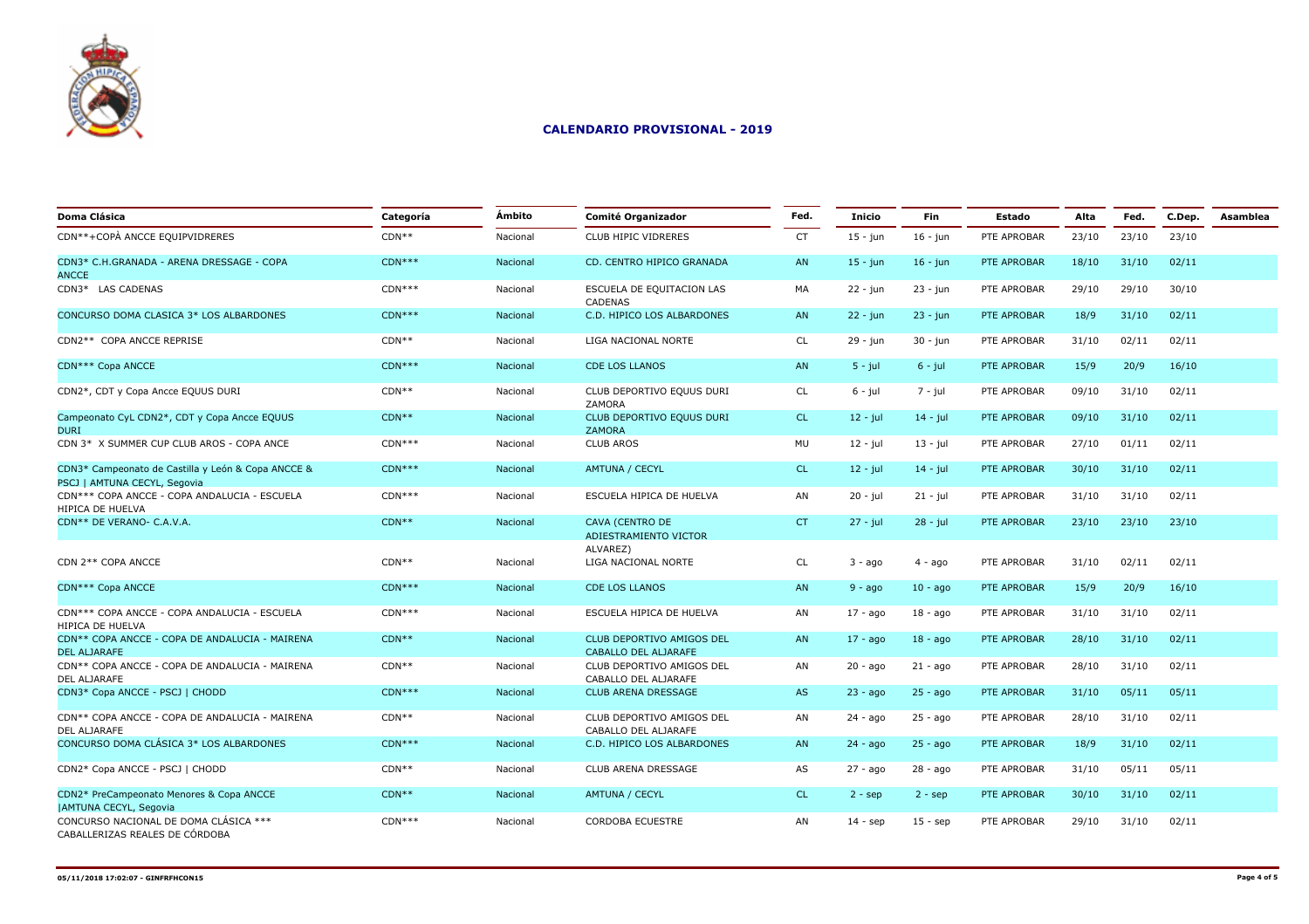

| Doma Clásica                                                            | Categoría | Ámbito        | <b>Comité Organizador</b>            | Fed.      | Inicio     | <b>Fin</b>        | Estado      | Alta  | Fed.  | C.Dep. | Asamblea |
|-------------------------------------------------------------------------|-----------|---------------|--------------------------------------|-----------|------------|-------------------|-------------|-------|-------|--------|----------|
| CDN3* DOS LUNAS + COPA ANCCE + MENORES                                  | $CDN***$  | Nacional      | <b>DOS LUNAS</b>                     | AN        | $14 - sep$ | $15 -$ sep        | PTE APROBAR | 08/10 | 31/10 | 02/11  |          |
| CDN Caballos Jovenes, C.H. GRANADA & ARENA<br>DRESSAGE - COPA ANCCE -   | CDN CJ    | Nacional      | CD. CENTRO HIPICO GRANADA            | AN        | $21 - sep$ | $22 - sep$        | PTE APROBAR | 29/10 | 31/10 | 02/11  |          |
| CONCURSO NACIONAL DE DOMA CLASICA ***<br>CABALLERIZAS REALES DE CÓRDOBA | $CDN***$  | Nacional      | <b>CORDOBA ECUESTRE</b>              | AN        | $28 - sep$ | $29 - sep$        | PTE APROBAR | 29/10 | 31/10 | 02/11  |          |
| cdn 3* & COPA ANCCE - YEGUADA PEÑA DE BEJAR                             | $CDN***$  | Nacional      | YEGUADA LA PEÑA DE BEJAR             | MU        | $5 - oct$  | $6 - oct$         | PTE APROBAR | 31/10 | 01/11 | 02/11  |          |
| CDN 2* & COPA ANCCE FERICAB                                             | $CDN**$   | Nacional      | ADS EQUINO DE LORCA                  | <b>MU</b> | $8 - oct$  | $9 - oct$         | PTE APROBAR | 30/10 | 01/11 | 02/11  |          |
| CDN3* LAS CADENAS                                                       | $CDN***$  | Nacional      | ESCUELA DE EQUITACION LAS<br>CADENAS | MA        | $12 - oct$ | $13 - \text{oct}$ | PTE APROBAR | 02/10 | 17/10 | 18/10  |          |
| CDN 2* & COPA ANCCE FERICAB                                             | $CDN**$   | Nacional      | ADS EQUINO DE LORCA                  | <b>MU</b> | $15 - oct$ | $16 - oct$        | PTE APROBAR | 30/10 | 01/11 | 02/11  |          |
| CDN3* & Copa ANCCE & PSCJ   AMTUNA CECYL, Segovia                       | $CDN***$  | Nacional      | AMTUNA / CECYL                       | <b>CL</b> | $18 - oct$ | $20 - oct$        | PTE APROBAR | 30/10 | 31/10 | 02/11  |          |
| CDN*** COPA ANCCE - COPA ANDALUCIA - ESCUELA<br><b>HIPICA DE HUELVA</b> | $CDN***$  | Nacional      | ESCUELA HIPICA DE HUELVA             | AN        | $19 - oct$ | $20 - oct$        | PTE APROBAR | 31/10 | 31/10 | 02/11  |          |
| CDN2* OTOÑO CHOD                                                        | $CDN**$   | Nacional      | CLUB ARENA DRESSAGE                  | AS        | 19 - oct   | $20 - oct$        | PTE APROBAR | 01/11 | 05/11 | 05/11  |          |
| CDN 2** COPA ANCCE                                                      | $CDN**$   | Nacional      | LIGA NACIONAL NORTE                  | <b>CL</b> | $19 - oct$ | $20 - oct$        | PTE APROBAR | 31/10 | 02/11 | 02/11  |          |
| CDN3* C.H.GRANADA - ARENA DRESSAGE - COPA<br>ANCCE                      | $CDN***$  | Nacional      | CD. CENTRO HIPICO GRANADA            | AN        | $19 - oct$ | $20 - oct$        | PTE APROBAR | 18/10 | 31/10 | 02/11  |          |
| CDI3* Copa de S.M. El Rey C.C.V.M.                                      | $CDI***$  | Internacional | CLUB DE CAMPO VILLA DE<br>MADRID     | MA        | $25 - oct$ | $27 - oct$        | PTE APROBAR | 18/9  | 17/10 | 17/10  |          |
| CDN *** COPA ANCCE COPA ANDALUCÍA                                       | $CDN***$  | Nacional      | <b>CDE LOS LLANOS</b>                | AN        | $2 - nov$  | $3 - nov$         | PTE APROBAR | 30/10 | 31/10 | 02/11  |          |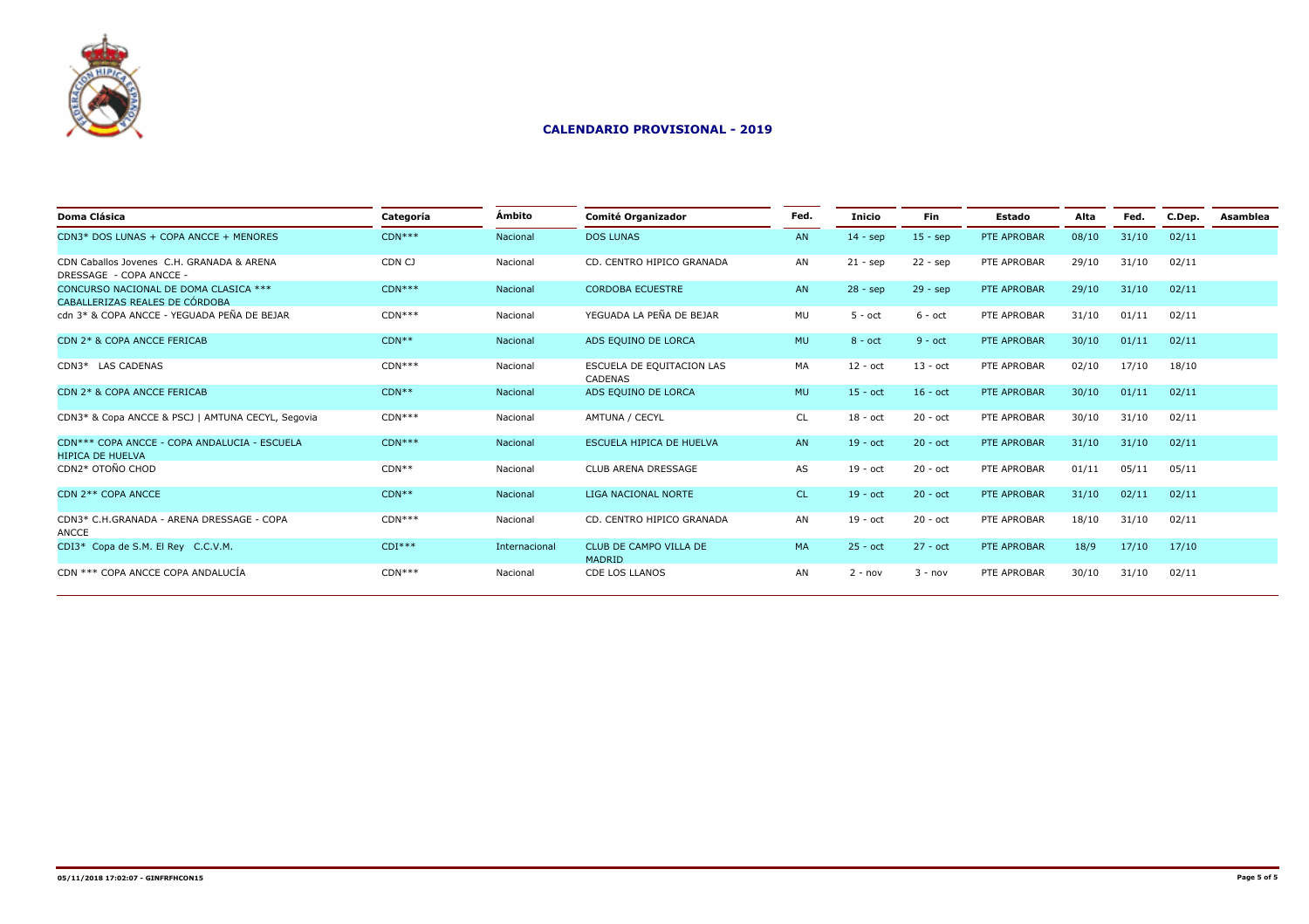

| <b>Concurso Completo</b>                         | Categoría | Ambito   | Comité Organizador                                  | Fed. | <b>Inicio</b> | Fin        | Estado      | Alta  | Fed.  | C.Dep. | Asamblea |
|--------------------------------------------------|-----------|----------|-----------------------------------------------------|------|---------------|------------|-------------|-------|-------|--------|----------|
| CNC 1*, 0*, Promoción e Iniciación. Amtuna Cecyl | $CNC*$    | Nacional | AMTUNA / CECYL                                      |      | $16$ - mar    | $16$ - mar | PTE APROBAR | 23/10 | 31/10 | 02/11  |          |
| CNC 3*, 2*, 1*, Pr, In Yeguada Los Arcangeles    | $CNC***$  | Nacional | CENTRO DEPORTIVO ECUESTRE<br>YEGUADA LOS ARCANGELES | CМ   | 10 - mav      | 12 - mav   | PTE APROBAR | 19/10 | 22/10 | 23/10  |          |
| CNC 1*, 0*, Promoción e Inición. Amtuna Cecyl    | $CNC*$    | Nacional | AMTUNA / CECYL                                      |      | 16 - nov      | $16 - nov$ | PTE APROBAR | 23/10 | 31/10 | 02/11  |          |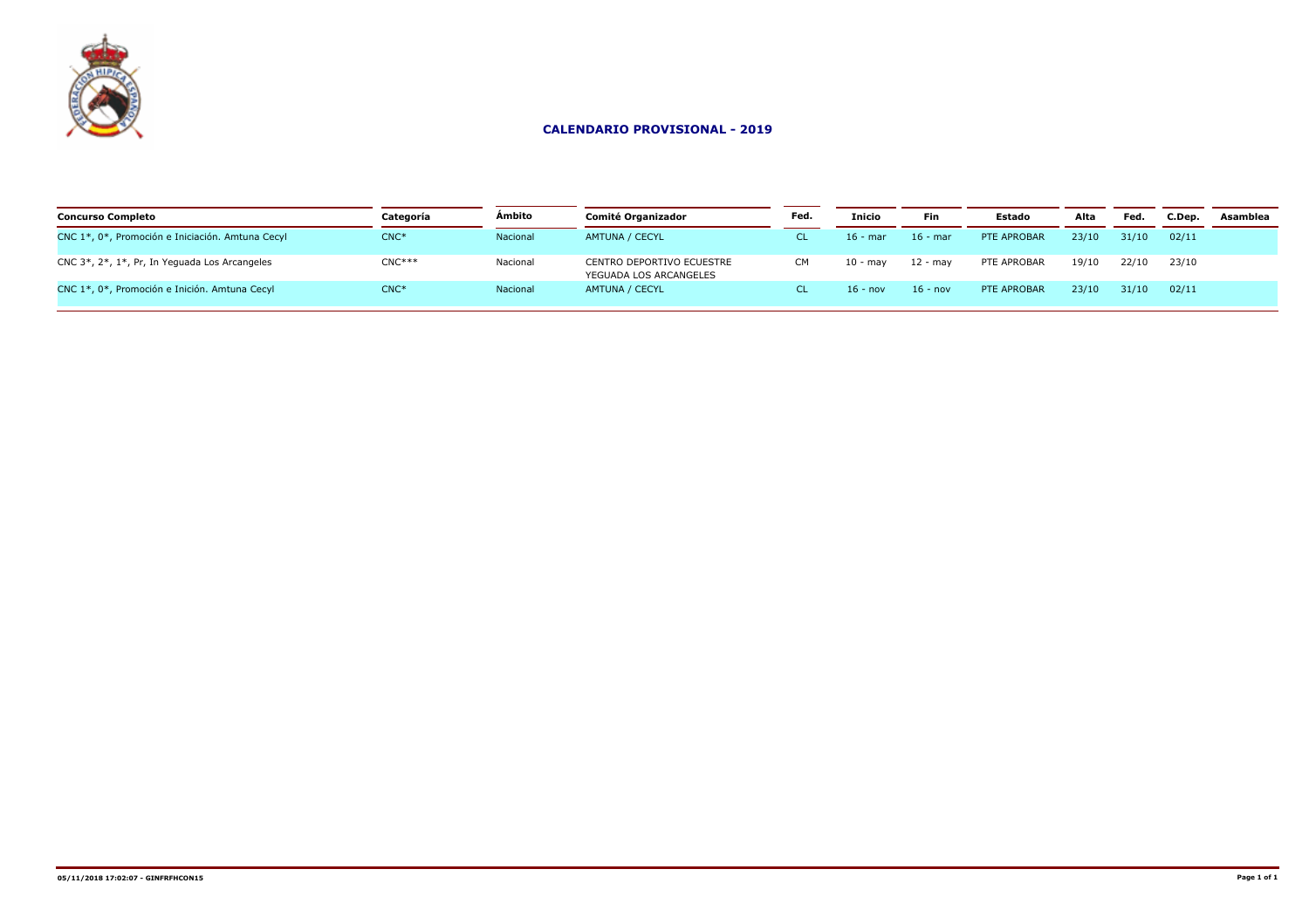

| Ponis                                                    | Categoría | Ámbito   | Comité Organizador                             | Fed.      | Inicio     | <b>Fin</b> | Estado      | Alta  | Fed.  | C.Dep. | Asamblea |
|----------------------------------------------------------|-----------|----------|------------------------------------------------|-----------|------------|------------|-------------|-------|-------|--------|----------|
| CSNP2 F.H.M.                                             | CSNP2     | Nacional | FEDERACION HIPICA DE MADRID                    | MA        | 12 - ene   | $12 - ene$ | PTE APROBAR | 18/9  | 15/10 | 16/10  |          |
| CSNP2- VIII WINTER CUP CLUB AROS                         | CNCP1     | Nacional | <b>CLUB AROS</b>                               | <b>MU</b> | $24 - ene$ | $27 - ene$ | PTE APROBAR | 27/10 | 01/11 | 02/11  |          |
| CSNP2 LAS CADENAS                                        | CSNP2     | Nacional | ESCUELA DE EQUITACION LAS<br>CADENAS           | MA        | 9 - feb    | $10 - feb$ | PTE APROBAR | 20/9  | 17/10 | 18/10  |          |
| CSNP2 UCJC Sports Club                                   | CSNP2     | Nacional | <b>UCJC SPORTS CLUB</b>                        | <b>MA</b> | $30 - mar$ | $31 - mar$ | PTE APROBAR | 19/9  | 29/10 | 30/10  |          |
| CSNP1 TROFEO INFANTA ELENA                               | CSNP1     | Nacional | UCJC SPORTS CLUB                               | MA        | $12 - abr$ | $14 - abr$ | PTE APROBAR | 19/9  | 29/10 | 30/10  |          |
| LIGA NORTE DE SALTO 2019   EQUUS DURI                    | CSNP1     | Nacional | LIGA NORTE DE SALTO                            | <b>CL</b> | $11 - may$ | $12 - may$ | PTE APROBAR | 22/10 | 31/10 | 02/11  |          |
| LIGA NORTE DE SALTO 2019   C.E. MIRAFLORES               | CSNP1     | Nacional | LIGA NORTE DE SALTO                            | <b>CL</b> | $1 - jun$  | $2 - jun$  | PTE APROBAR | 22/10 | 31/10 | 02/11  |          |
| CONCURSO BURGOS DE PONIS 3 CEM LIGA NORTE                | CSNP3     | Nacional | <b>CENTRO ECUESTRE MIRAFLORES</b><br>DE BURGOS | CL        | $1 - j$ un | $2 - j$ un | PTE APROBAR | 31/10 | 31/10 | 02/11  |          |
| CSNP1. Precampeonato de España de Ponis.<br>Amtuna-Cecvl | CSNP1     | Nacional | AMTUNA / CECYL                                 | CL        | $15 - jun$ | $16 - jun$ | PTE APROBAR | 30/10 | 31/10 | 02/11  |          |
| LIGA NORTE DE SALTO 2019   FINAL   CHAS                  | CSNP1     | Nacional | LIGA NORTE DE SALTO                            | AS        | $9 - nov$  | $10 - nov$ | PTE APROBAR | 22/10 | 29/10 | 30/10  |          |
| CSNP1 C.C.V.M.                                           | CSNP1     | Nacional | CLUB DE CAMPO VILLA DE<br>MADRID               | MA        | $9 - nov$  | $10 - nov$ | PTE APROBAR | 18/9  | 17/10 | 17/10  |          |
| CSNP1 PONI CLUB DE ESPAÑA                                | CSNP1     | Nacional | <b>UCJC SPORTS CLUB</b>                        | MA        | $6 - dic$  | $8 - dic$  | PTE APROBAR | 19/9  | 29/10 | 30/10  |          |
|                                                          |           |          |                                                |           |            |            |             |       |       |        |          |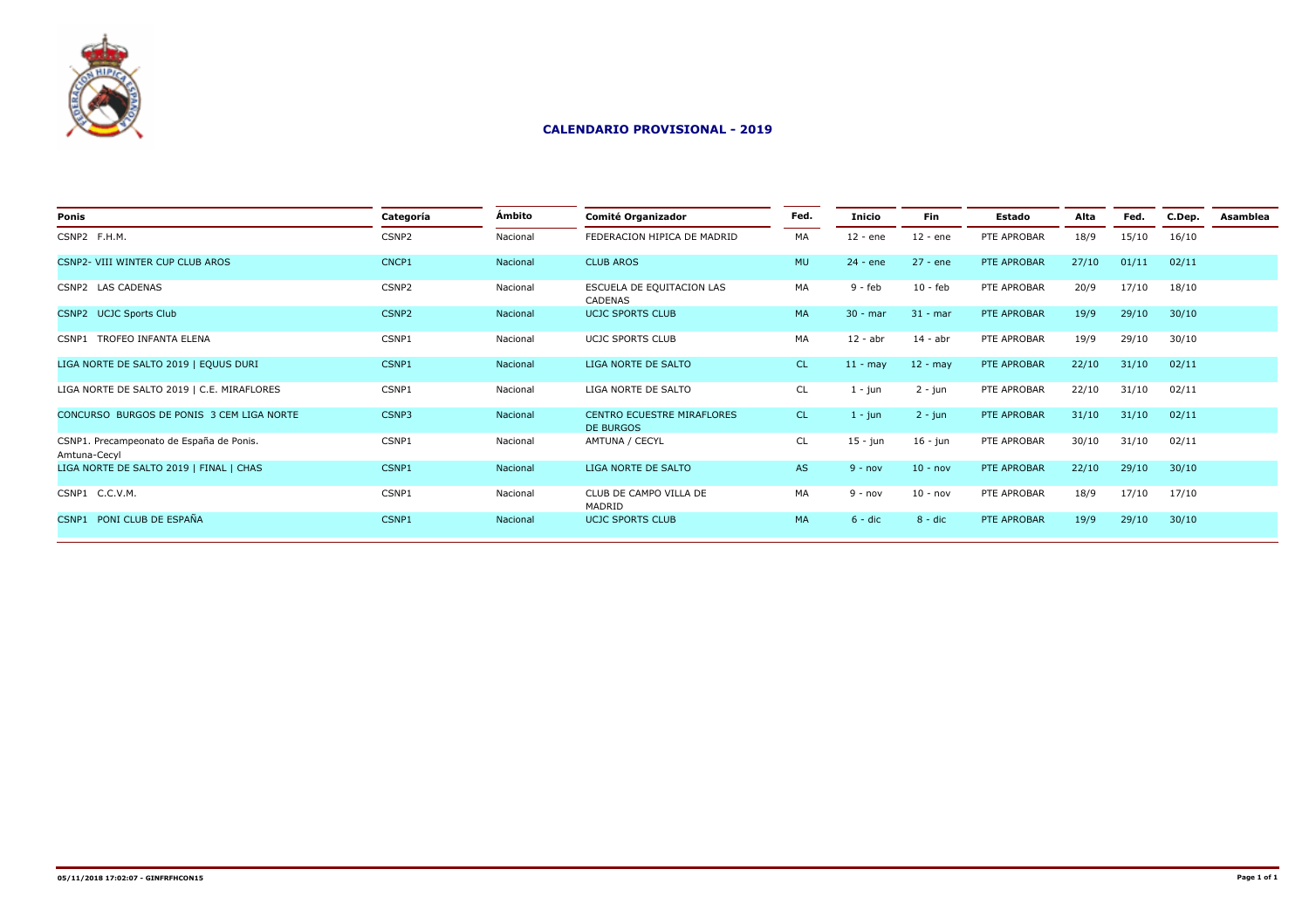

| Raid                                                          | Categoría    | Ámbito        | <b>Comité Organizador</b>                       | Fed.      | <b>Inicio</b>     | <b>Fin</b>  | Estado      | Alta  | Fed.  | C.Dep. | Asamblea |
|---------------------------------------------------------------|--------------|---------------|-------------------------------------------------|-----------|-------------------|-------------|-------------|-------|-------|--------|----------|
| CEI* Raid Hípic Terres de l'Ebre                              | $CEI*$       | Internacional | <b>ENDURANCE CLUB HIPIC</b>                     | <b>CT</b> | $26 - ene$        | 26 - ene    | PTE APROBAR | 26/9  | 26/9  | 16/10  |          |
| Raid Hípic Terres de l'Ebre                                   | $CEN*$       | Nacional      | <b>ENDURANCE CLUB HIPIC</b>                     | CT        | $26 - ene$        | $26 - ene$  | PTE APROBAR | 26/9  | 26/9  | 16/10  |          |
| XXIII RAID SIERRA MORENA "CIUDAD DE CORDOBA<br>2019"          | $CEI**$      | Internacional | CLUB HIPICO DE CORDOBA                          | AN        | $23 - feb$        | $23 - feb$  | PTE APROBAR | 24/9  | 28/9  | 16/10  |          |
| XXIII RAID SIERRA MORENA "CIUDAD DE CORDOBA<br>2019"          | $CEI*$       | Internacional | CLUB HIPICO DE CORDOBA                          | AN        | $23 - feb$        | $23 - feb$  | PTE APROBAR | 24/9  | 28/9  | 16/10  |          |
| XXIII RAID SIERRA MORENA "CIUDAD DE CORDOBA<br>2019"          | $CEN**$      | Nacional      | CLUB HIPICO DE CORDOBA                          | AN        | $23 - feb$        | $23 - feb$  | PTE APROBAR | 24/9  | 28/9  | 16/10  |          |
| XXIII RAID SIERRA MORENA "CIUDAD DE CORDOBA<br>2019"          | $CEN*$       | Nacional      | CLUB HIPICO DE CORDOBA                          | AN        | $23 - feb$        | $23 - feb$  | PTE APROBAR | 24/9  | 28/9  | 16/10  |          |
| LLANES ENDURANCE CUP                                          | $CEI*$       | Internacional | C.D. MONTAÑAS Y CABALLOS                        | AS        | $10 - mar$        | $10 - mar$  | PTE APROBAR | 21/9  | 29/10 | 30/10  |          |
| -- XVIII RAID CLUB MYC, CEN* - CETP 0* - CETP 60 -<br>CETP 40 | $CEN*$       | Nacional      | C.D. MONTAÑAS Y CABALLOS                        | AS        | $10 - mar$        | $10 - mar$  | PTE APROBAR | 21/9  | 29/10 | 30/10  |          |
| Raid Hípic d'Olost                                            | $CEI**$      | Internacional | ENDURANCE CLUB HIPIC                            | <b>CT</b> | $10 -$ may        | $11 - may$  | PTE APROBAR | 26/9  | 26/9  | 16/10  |          |
| Raid Hípic d'Olost                                            | $CEI***$     | Internacional | <b>ENDURANCE CLUB HIPIC</b>                     | CT        | $10 -$ may        | $11 - may$  | PTE APROBAR | 26/9  | 26/9  | 16/10  |          |
| Raid Hípic d'Olost                                            | $CEI*$       | Internacional | ENDURANCE CLUB HIPIC                            | <b>CT</b> | $11 - may$        | $11 - may$  | PTE APROBAR | 26/9  | 26/9  | 16/10  |          |
| IX RAID LA HERRADURA                                          | $CEN*$       | Nacional      | CENTRO HIPICO LA HERRADURA                      | AN        | $19 - may$        | $19 - may$  | PTE APROBAR | 01/10 | 31/10 | 02/11  |          |
| VI RAID TERRITORIAL ADEMUZ                                    | CEN 0* Novel | Nacional      | CLUB DE RAID ALBALAT<br><b>ENDURANCE</b>        | VA        | $9 - i$ un        | 9 - jun     | PTE APROBAR | 17/10 | 18/10 | 23/10  |          |
| Raid Hípic de les Guilleries                                  | $CEI**$      | Internacional | <b>ENDURANCE CLUB HIPIC</b>                     | CT        | $14 - j$ un       | $15 - j$ un | PTE APROBAR | 26/9  | 26/9  | 16/10  |          |
| Raid Hípic de les Guilleries                                  | $CEI*$       | Internacional | ENDURANCE CLUB HIPIC                            | <b>CT</b> | $15 - jun$        | $15 - j$ un | PTE APROBAR | 26/9  | 26/9  | 16/10  |          |
| Raid Hípic de Ripoll                                          | $CEI**$      | Internacional | <b>ENDURANCE CLUB HIPIC</b>                     | CT        | $30 - ago$        | $31 - a$ go | PTE APROBAR | 26/9  | 26/9  | 16/10  |          |
| Raid Hípic de Ripoll                                          | $CEI*$       | Internacional | ENDURANCE CLUB HIPIC                            | <b>CT</b> | $31 - a$ go       | $31 - a$ go | PTE APROBAR | 26/9  | 26/9  | 16/10  |          |
| IV RAID ARABIAN AYTO. DE LLANERA                              | $CEI*$       | Internacional | <b>CLUB ECUESTRE ARABIAN</b>                    | AS        | $7 - sep$         | $7 - sep$   | PTE APROBAR | 25/10 | 29/10 | 30/10  |          |
| RAID HIPICO CIUDAD DE CARMONA                                 | $CEI**$      | Internacional | FEDERACION ANDALUZA DE<br><b>HIPICA</b>         | AN        | $27 - sep$        | $28 - sep$  | PTE APROBAR | 27/9  | 28/9  | 16/10  |          |
| RAID HIPICO CIUDAD DE CARMONA                                 | $CEI*$       | Internacional | FEDERACION ANDALUZA DE<br><b>HIPICA</b>         | AN        | $27 - sep$        | $28 - sep$  | PTE APROBAR | 27/9  | 28/9  | 16/10  |          |
| Raid Hípic de Vic                                             | $CEI**$      | Internacional | ENDURANCE CLUB HIPIC                            | <b>CT</b> | $11 - \text{oct}$ | $12 - oct$  | PTE APROBAR | 26/9  | 26/9  | 16/10  |          |
| Raid Hípic de Vic                                             | $CEI*$       | Internacional | <b>ENDURANCE CLUB HIPIC</b>                     | CT        | $12 - oct$        | $12 - oct$  | PTE APROBAR | 26/9  | 26/9  | 16/10  |          |
| TROFEO MANZANA DE ADEMUZ                                      | $CEI*$       | Internacional | CLUB DE RAID ALBALAT<br><b>ENDURANCE</b>        | VA        | $1 - nov$         | $1 - nov$   | PTE APROBAR | 17/10 | 18/10 | 23/10  |          |
| CAMPEONATO INTERAUTONOMIAS 2019                               | CEN 0* Novel | Nacional      | <b>CLUB DE RAID ALBALAT</b><br><b>ENDURANCE</b> | VA        | $2 - nov$         | $2 - nov$   | PTE APROBAR | 17/10 | 18/10 | 23/10  |          |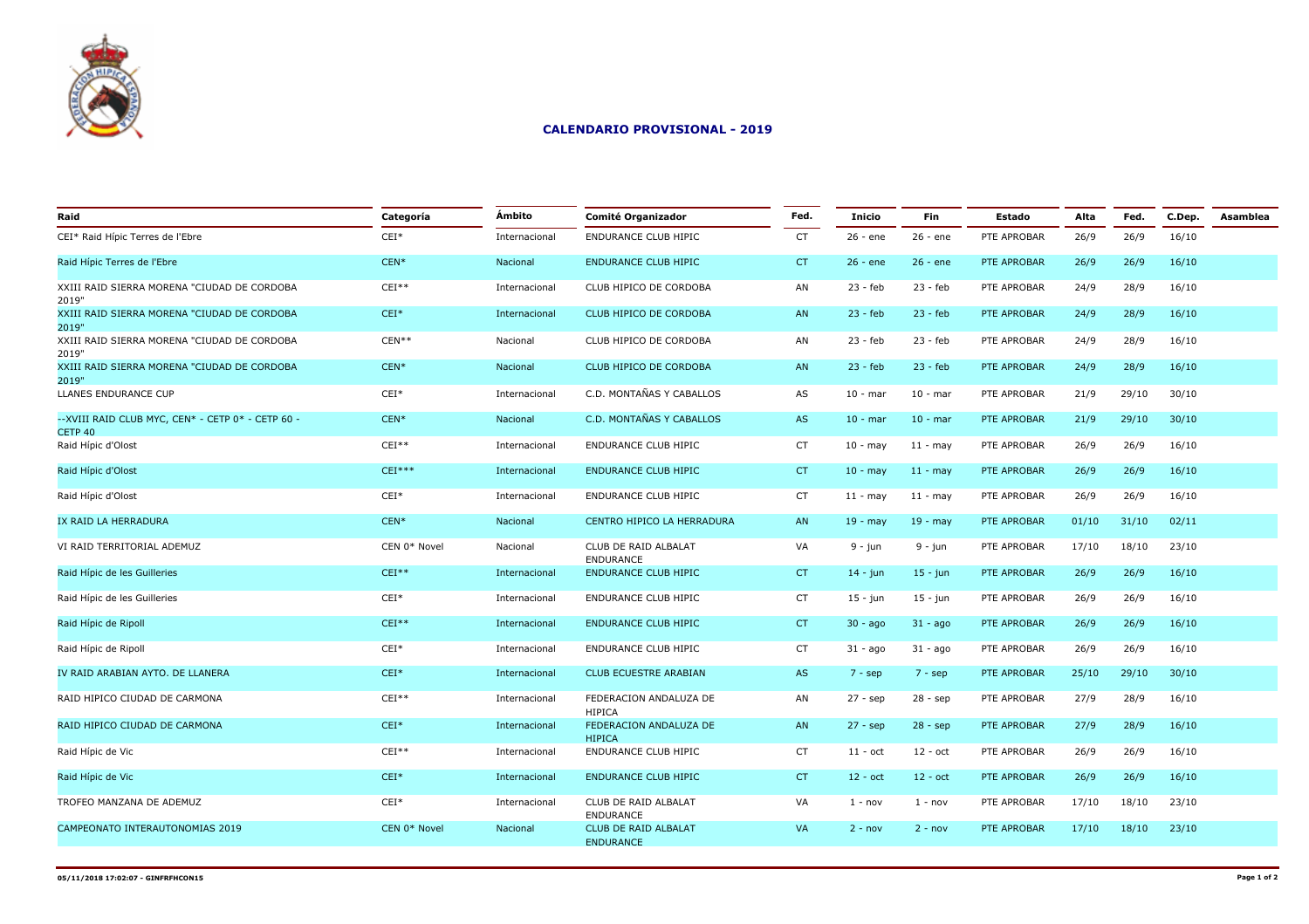

| Raid                              | Categoría    | Ámbito        | Comité Organizador                | Fed                      | <b>Inicio</b> | Fin      | <b>Estado</b> | Alta  | Fed.  | C.Dep | Asamblea |
|-----------------------------------|--------------|---------------|-----------------------------------|--------------------------|---------------|----------|---------------|-------|-------|-------|----------|
| VII RAID ADEMUZ - FERIA GANADERA  | CEN 0* Novel | Nacional      | CLUB DE RAID ALBALAT<br>ENDURANCE | $\overline{\phantom{a}}$ | $-$ nov       | - nov    | PTE APROBAR   | 17/10 | 18/10 | 23/10 |          |
| I RAID INTERNACIONAL LA HERRADURA | $CEI*$       | Internacional | CENTRO HIPICO LA HERRADURA        | AN                       | $5 - nov$     | 17 - nov | PTE APROBAR   | 19/9  | 28/9  | 16/10 |          |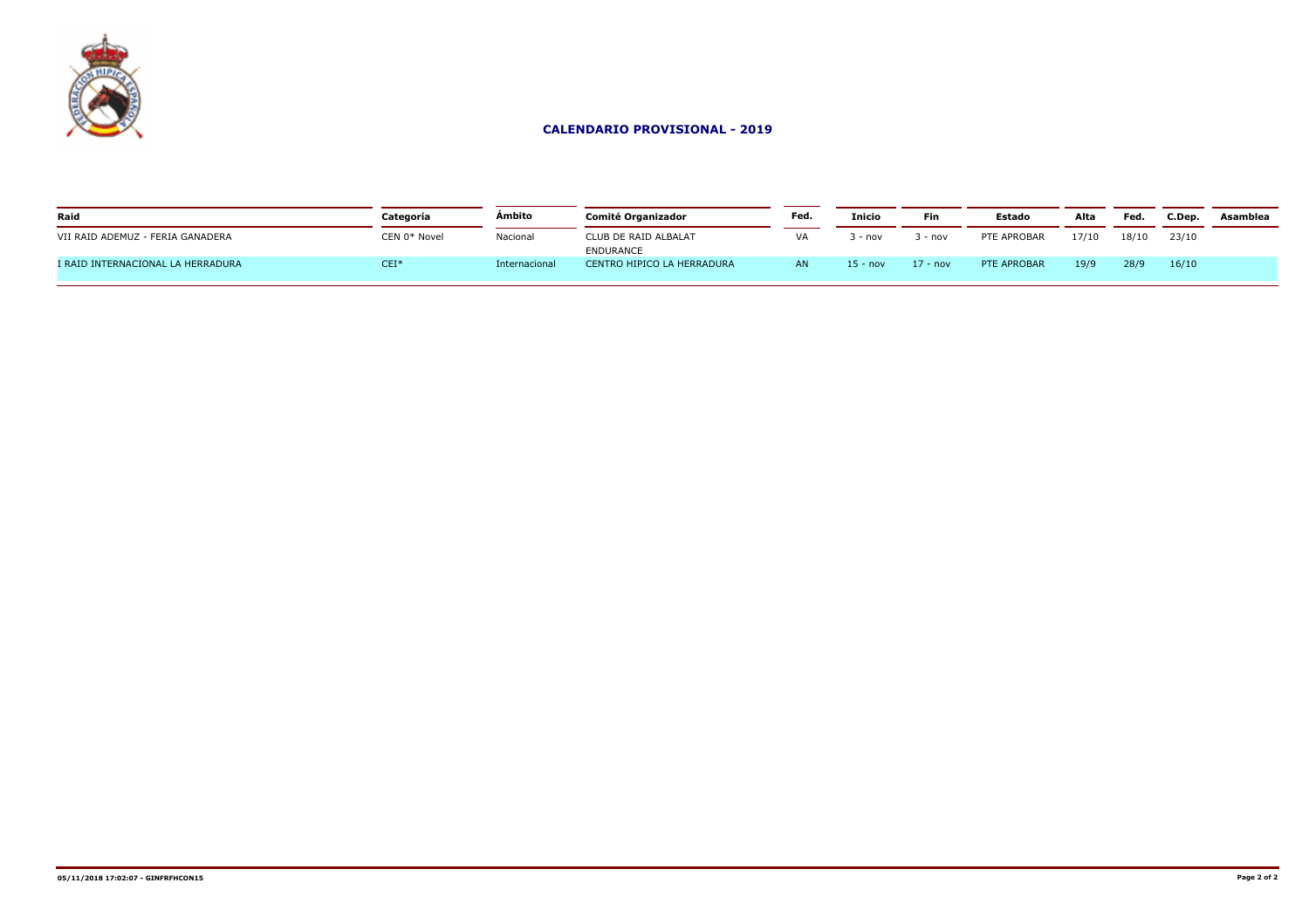

| <b>Enganches</b>                | Categoría  | Ámbito        | <b>Comité Organizador</b>   | Fed. | <b>Inicio</b> | <b>Fin</b> | <b>Estado</b> | Alta | Fed  | C.Dep. | Asamblea |
|---------------------------------|------------|---------------|-----------------------------|------|---------------|------------|---------------|------|------|--------|----------|
| COPA DE S.M.EL REY DE ENGANCHES | $CAN**$    | Nacional      | REAL CLUB PINEDA DE SEVILLA | AN   | 8 - mar       | 10 - mar   | PTE APROBAR   | 15/9 | 17/9 | 16/10  |          |
| CAI2* COPA IBERICA 2019         | $CAI$ $2*$ | Internacional | DEHESA MONTENMEDIO          |      | . – abr       | ' - abr    | PTE APROBAR   | 21/9 | 28/9 | 16/10  |          |
|                                 |            |               |                             |      |               |            |               |      |      |        |          |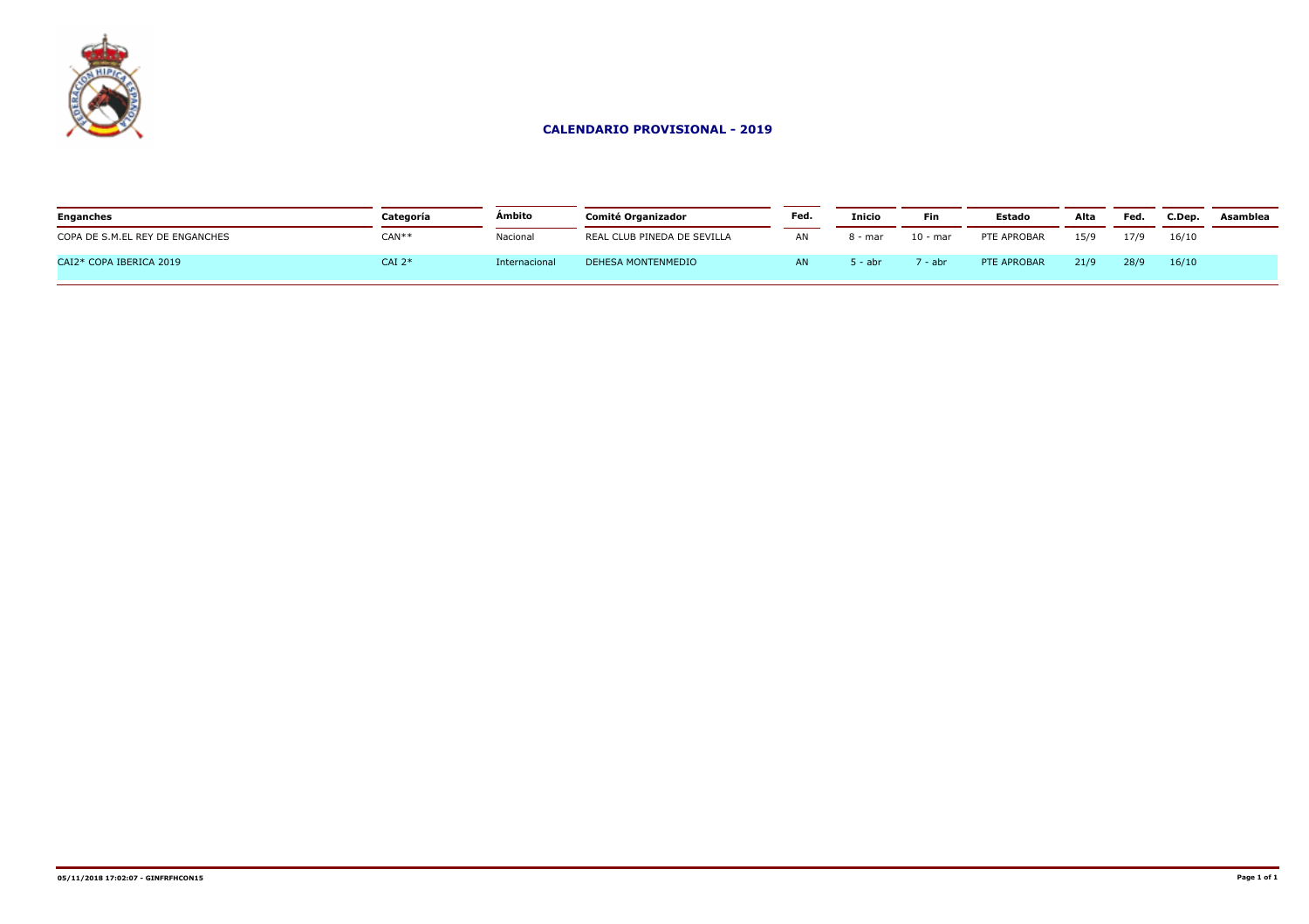

| Doma Vaquera                                                    | Categoría   | Ámbito   | <b>Comité Organizador</b>                             | Fed.      | <b>Inicio</b> | Fin         | <b>Estado</b> | Alta  | Fed.  | C.Dep. | Asamblea |
|-----------------------------------------------------------------|-------------|----------|-------------------------------------------------------|-----------|---------------|-------------|---------------|-------|-------|--------|----------|
| EQUIMUR 2019                                                    | <b>CVNB</b> | Nacional | EQUIMUR 2019                                          | MU        | $16 - mar$    | $19 - mar$  | PTE APROBAR   | 22/10 | 22/10 | 23/10  |          |
| <b>CVNB Ciudad de Villalba</b>                                  | <b>CVNB</b> | Nacional | PARADA A RAYA                                         | AN        | $6 - abr$     | $6 - abr$   | PTE APROBAR   | 15/9  | 31/10 | 02/11  |          |
| Concurso Nacional B de Doma Vaguera                             | <b>CVNB</b> | Nacional | ROYAL CENTER HIPICA                                   | AN        | $13 - abr$    | $13 - abr$  | PTE APROBAR   | 16/10 | 31/10 | 02/11  |          |
| <b>III CVNB Serva</b>                                           | <b>CVNB</b> | Nacional | ASOCIACION NACIONAL DE<br><b>DOMA VAQUERA</b>         | AN        | $26 - abr$    | $26 - abr$  | PTE APROBAR   | 26/9  | 31/10 | 02/11  |          |
| CVNB Ciudad de Tocina                                           | <b>CVNB</b> | Nacional | PARADA A RAYA                                         | AN        | 27 - abr      | $27 - abr$  | PTE APROBAR   | 15/9  | 31/10 | 02/11  |          |
| II CVNB Ciudad de Huelva                                        | <b>CVNB</b> | Nacional | SALVADOR SANCHEZ REGALADO                             | AN        | $4 - may$     | $4 - may$   | PTE APROBAR   | 30/10 | 31/10 | 02/11  |          |
| CONCURSO NACIONAL DE DOMA VAQUERA "CIUDAD DE<br><b>CORDOBA"</b> | <b>CVNB</b> | Nacional | CLUB HIPICO DE CORDOBA                                | AN        | $5 - may$     | $5 - may$   | PTE APROBAR   | 22/10 | 31/10 | 02/11  |          |
| --CVNB Ciudad de Coria del Rio                                  | <b>CVNB</b> | Nacional | PARADA A RAYA                                         | AN        | $18 - may$    | $18 - may$  | PTE APROBAR   | 15/9  | 31/10 | 02/11  |          |
| --XVI Concurso Nacional B Doma Vaguera Ciudad de<br>Ronda       | <b>CVNB</b> | Nacional | CLUB DEPORTIVO HIPICO DE<br><b>RONDA</b>              | AN        | $19 - may$    | 19 - may    | PTE APROBAR   | 30/10 | 31/10 | 02/11  |          |
| <b>CVNB Yunguera de Henares</b>                                 | <b>CVNB</b> | Nacional | PARADA A RAYA                                         | <b>CM</b> | $25 - may$    | $25 - may$  | PTE APROBAR   | 15/9  | 18/9  | 16/10  |          |
| CVNB Ciudad de Rueda                                            | <b>CVNB</b> | Nacional | PARADA A RAYA                                         | CL        | $26 - may$    | 26 - may    | PTE APROBAR   | 15/9  | 31/10 | 02/11  |          |
| CVNB Alcala de los Gazules                                      | <b>CVNB</b> | Nacional | PARADA A RAYA                                         | AN        | $1 - j$ un    | $1 - j$ un  | PTE APROBAR   | 15/9  | 31/10 | 02/11  |          |
| II CONCURSO NACIONAL B DE DOMA VAQUERA "VILLA<br>DE BONARES"    | <b>CVNB</b> | Nacional | C.D. CULTURAL DE BONARES LA<br><b>DOMA</b>            | AN        | $15 - jun$    | $15 - jun$  | PTE APROBAR   | 16/9  | 31/10 | 02/11  |          |
| II CVNB Hdad del Cautivo - Bollullos par del Condado            | <b>CVNB</b> | Nacional | HERMANDAD DEL CAUTIVO<br>(BOLLULLOS DEL CDO)          | AN        | $22 - j$ un   | $22 - i$ un | PTE APROBAR   | 18/9  | 31/10 | 02/11  |          |
| III CONCURSO NACIONAL B DE DOMA VAQUERA CIUDAD<br>DE POZOBLANCO | <b>CVNB</b> | Nacional | CLUN HIPICO CIRCULO DEL<br>CABALLO DE POZOBLANCO      | AN        | 29 - jun      | 29 - jun    | PTE APROBAR   | 29/10 | 31/10 | 02/11  |          |
| Copa S.M. El Rey Ciudad de Rueda                                | <b>CVNA</b> | Nacional | PARADA A RAYA                                         | <b>CL</b> | 29 - jun      | $30 - j$ un | PTE APROBAR   | 15/9  | 18/10 | 23/10  |          |
| I CONCURSO DE PAYMOGO                                           | <b>CVNB</b> | Nacional | ASOCIACION NACIONAL DE<br>DOMA VAQUERA                | AN        | $5 - iul$     | $5 - iul$   | PTE APROBAR   | 24/10 | 31/10 | 02/11  |          |
| I CONCURSO NACIONAL B DE DOMA VAQUERA "VILLA<br>DE OLIVARES'    | <b>CVNB</b> | Nacional | HERMANDAD DEL ROCIO DE<br><b>OLIVARES</b>             | AN        | $6 - jul$     | $6 - jul$   | PTE APROBAR   | 17/9  | 31/10 | 02/11  |          |
| CVNB Ciudad de Hinojos                                          | <b>CVNB</b> | Nacional | PARADA A RAYA                                         | AN        | $6 - j$ ul    | $6 - jul$   | PTE APROBAR   | 15/9  | 31/10 | 02/11  |          |
| <b>CVNB Ciudad de Umbrete</b>                                   | <b>CVNB</b> | Nacional | PARADA A RAYA                                         | AN        | $13 - jul$    | $13 - jul$  | PTE APROBAR   | 15/9  | 31/10 | 02/11  |          |
| CVNA Hdad del Cautivo Bollullos par del Condado                 | <b>CVNA</b> | Nacional | HERMANDAD DEL CAUTIVO<br>(BOLLULLOS DEL CDO)          | AN        | 19 - jul      | $21 - jul$  | PTE APROBAR   | 18/9  | 31/10 | 02/11  |          |
| -- X GRAN PREMIO DIPUTACION DE HUELVA                           | <b>CVNB</b> | Nacional | <b>CLUB DEPORTIVO HIPICO</b><br>CULTURAL DEL ANDEVALO | AN        | $20 - j$ ul   | $20 - j$ ul | PTE APROBAR   | 21/9  | 31/10 | 02/11  |          |
| -CVNB Hdad el Rocio Sanlucar la Mayor                           | <b>CVNB</b> | Nacional | PARADA A RAYA                                         | AN        | $27 - iul$    | 27 - jul    | PTE APROBAR   | 15/9  | 31/10 | 02/11  |          |
| XLVII CVNB Ciudadd de los Palacios y Villafranca                | <b>CVNB</b> | Nacional | ASOCIACION NACIONAL DE<br><b>DOMA VAQUERA</b>         | AN        | $2 - ago$     | $2 - aqo$   | PTE APROBAR   | 26/9  | 31/10 | 02/11  |          |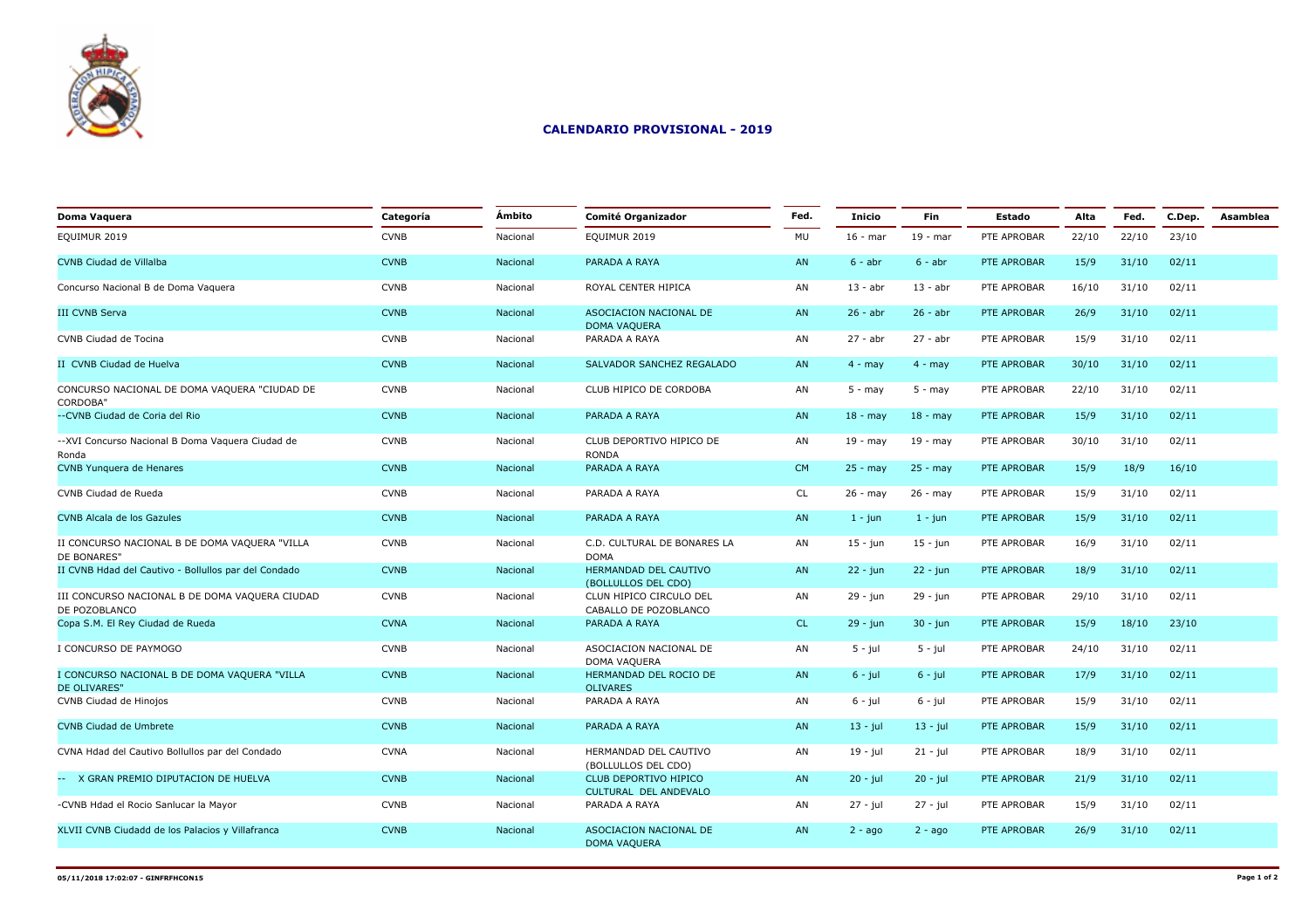

| Doma Vaguera                                                      | Categoría   | Ámbito   | <b>Comité Organizador</b>                     | Fed.      | Inicio      | <b>Fin</b>  | Estado      | Alta  | Fed.  | C.Dep. | Asamblea |
|-------------------------------------------------------------------|-------------|----------|-----------------------------------------------|-----------|-------------|-------------|-------------|-------|-------|--------|----------|
| XLVII CVNB Ciudad de Los Palacios y Villafranca                   | <b>CVNB</b> | Nacional | ASOCIACION NACIONAL DE<br>DOMA VAQUERA        | AN        | $3 - a$ go  | $3 - aqo$   | PTE APROBAR | 26/9  | 31/10 | 02/11  |          |
| IV CVNB San Bartolome de la Torre                                 | <b>CVNB</b> | Nacional | AYUNTAMIENTO DE SAN<br>BARTOLOME DE LA TORRE  | AN        | $3 - a$ go  | $3 - a$ go  | PTE APROBAR | 20/9  | 31/10 | 02/11  |          |
| VI CNVB VILLA DUCAL DE OSUNA                                      | <b>CVNB</b> | Nacional | ASOCIACION DEPORTIVA OSUNA<br>A CABALLO       | AN        | $10 - a$ go | $10 - aqo$  | PTE APROBAR | 24/9  | 31/10 | 02/11  |          |
| XXI MEMORIAL ANTONIO PICON                                        | <b>CVNB</b> | Nacional | HERMANDAD SACRAMENTAL DE<br><b>ALMONTE</b>    | AN        | $10 - a$ go | $10 - a$ go | PTE APROBAR | 09/10 | 31/10 | 02/11  |          |
| CVNB Ciudad de Lepe                                               | <b>CVNB</b> | Nacional | PARADA A RAYA                                 | AN        | 24 - ago    | 24 - ago    | PTE APROBAR | 15/9  | 31/10 | 02/11  |          |
| <b>CVNB Ciudad de los Rosales</b>                                 | <b>CVNB</b> | Nacional | PARADA A RAYA                                 | AN        | $31 - aqo$  | $31 - a$ go | PTE APROBAR | 03/10 | 31/10 | 02/11  |          |
| CVNB Bollullos d la Mitacion                                      | <b>CVNB</b> | Nacional | PARADA A RAYA                                 | AN        | $7 - sep$   | 7 - sep     | PTE APROBAR | 15/9  | 31/10 | 02/11  |          |
| <b>CVNB Villamartin</b>                                           | <b>CVNB</b> | Nacional | PARADA A RAYA                                 | AN        | $14 - sep$  | $14 -$ sep  | PTE APROBAR | 15/9  | 31/10 | 02/11  |          |
| I CONCURSO DE DOMA VAQUERA, BAEZA "PATRIMONIO<br>DE LA HUMANIDAD" | <b>CVNB</b> | Nacional | AYUNTAMIENTO DE BAEZA                         | AN        | $15 - sep$  | $15 -$ sep  | PTE APROBAR | 31/10 | 31/10 | 02/11  |          |
| CVNB Fegar 2019                                                   | <b>CVNB</b> | Nacional | PARADA A RAYA                                 | <b>AN</b> | $21 - sep$  | $21 - sep$  | PTE APROBAR | 15/9  | 31/10 | 02/11  |          |
| CAMPEONATO NACIONAL DE DOMA VAQUERA CIUDAD<br>DE CARMONA          | <b>CVNA</b> | Nacional | HERMANDAD DE LA AMARGURA<br>DE CARMONA        | AN        | $21 - sep$  | $22 -$ sep  | PTE APROBAR | 31/10 | 31/10 | 02/11  |          |
| XVIII CONCURSO DE DOMA VAQUERA NACIONAL "B"                       | <b>CVNB</b> | Nacional | AYUNTAMIENTO DE CIUDAD<br>RODRIGO (SALAMANCA) | CL.       | $21 - sep$  | $21 - sep$  | PTE APROBAR | 17/10 | 31/10 | 02/11  |          |
| CVNB Ciudad de Gines                                              | <b>CVNB</b> | Nacional | PARADA A RAYA                                 | AN        | $28 - sep$  | $28 - sep$  | PTE APROBAR | 15/9  | 31/10 | 02/11  |          |
|                                                                   |             |          |                                               |           |             |             |             |       |       |        |          |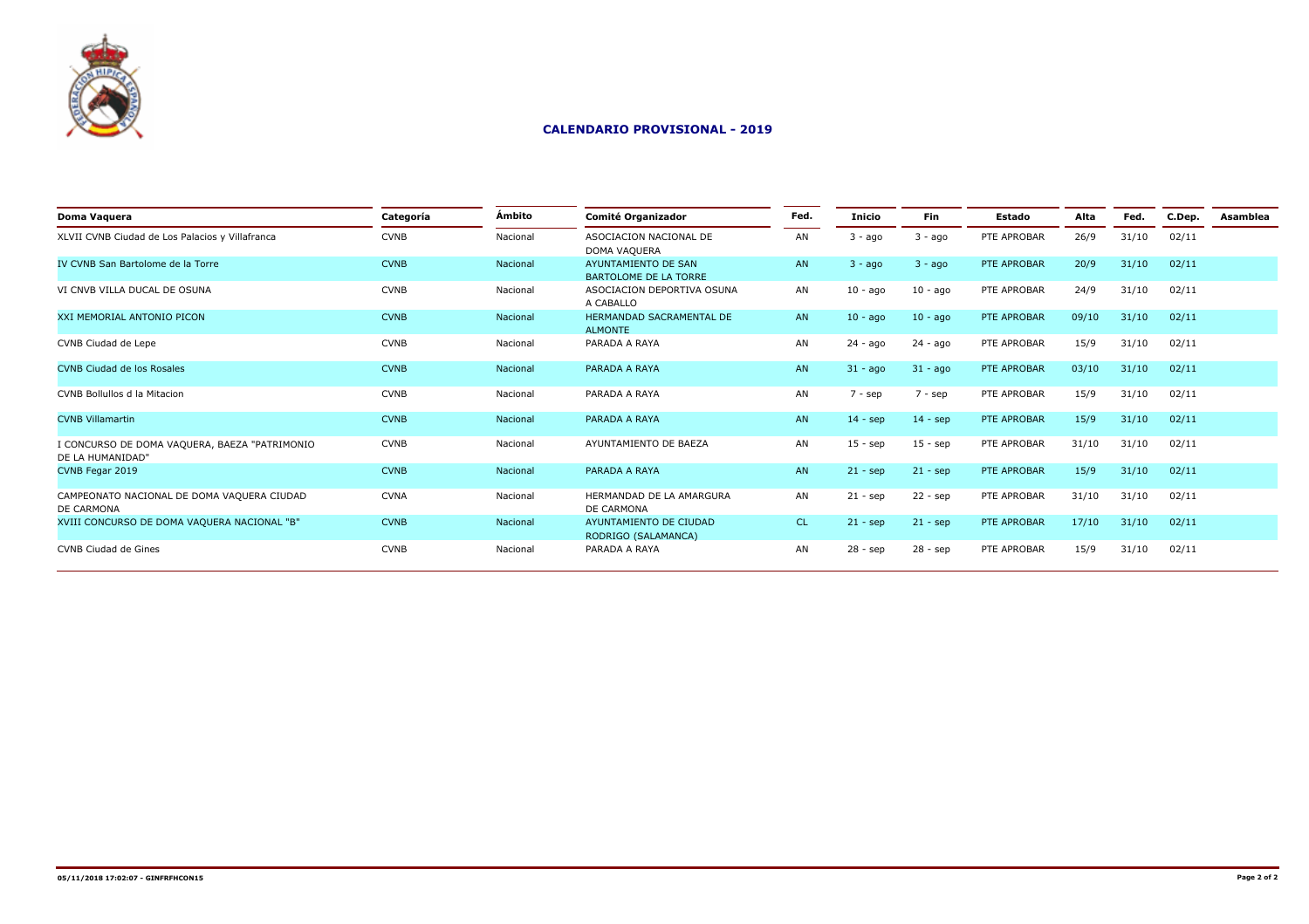

| Categoría    | <b>Ambito</b> | <b>Comité Organizador</b>                             | Fed.      | Inicio     | <b>Fin</b> | <b>Estado</b> | Alta  | Fed.  | C.Dep. | Asamblea |
|--------------|---------------|-------------------------------------------------------|-----------|------------|------------|---------------|-------|-------|--------|----------|
| <b>CVOLN</b> | Nacional      | <b>CENTRO DEL CABALLO</b><br><b>DEPORTIVO EFRIASA</b> | AN.       | $6 - abt$  | ' - abr    | PTE APROBAR   | 18/10 | 31/10 | 02/11  |          |
| <b>CVOLN</b> | Nacional      | CLUB VOLTEO STAR MADRID                               | MA        | $11 - max$ | 12 - mav   | PTE APROBAR   | 01/10 | 25/10 | 25/10  |          |
| <b>CVOLN</b> | Nacional      | <b>CENTRO DEL CABALLO</b><br><b>DEPORTIVO EFRIASA</b> | <b>AN</b> | $12 - oct$ | $13 - oct$ | PTE APROBAR   | 18/10 | 31/10 | 02/11  |          |
| <b>CVOLN</b> | Nacional      | CLUB VOLTEO STAR MADRID                               | MA        | 2 - nov    | $!$ - nov  | PTE APROBAR   | 01/10 | 25/10 | 25/10  |          |
|              |               |                                                       |           |            |            |               |       |       |        |          |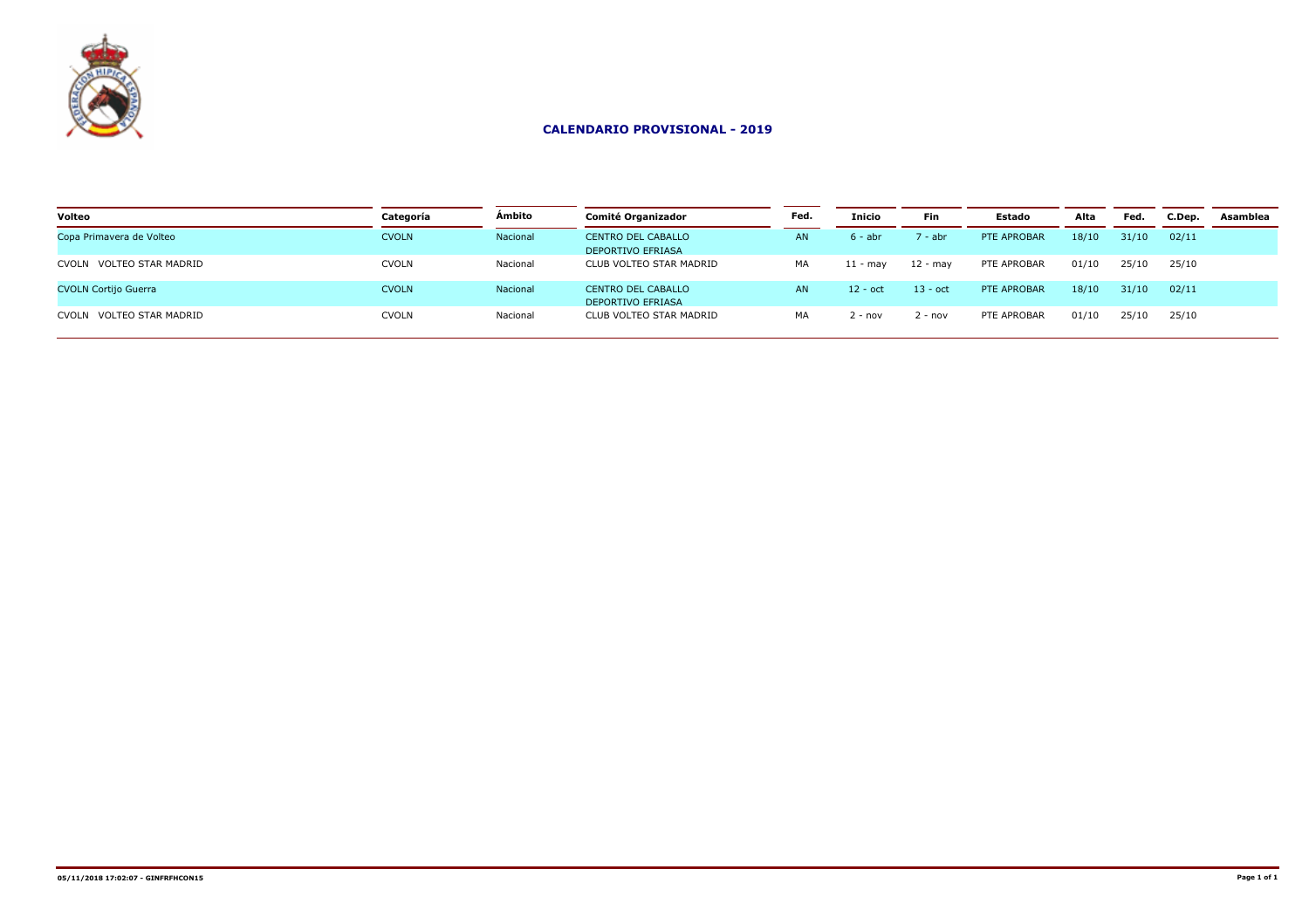

| Reining            | Categoría | <b>Ambito</b> | <b>Comité Organizador</b> | Fed. | <b>Inicio</b> | Fin     | Estado      | Alta  | Fea.  | C.Dep. | Asamblea |
|--------------------|-----------|---------------|---------------------------|------|---------------|---------|-------------|-------|-------|--------|----------|
| IX CRN* Los Valles | CRN $1*$  | Nacional      | FEDERACION HIPICA RIOJANA | RI.  | 9 - iun.      | 9 - iun | PTE APROBAR | 25/10 | 25/10 | 25/10  |          |